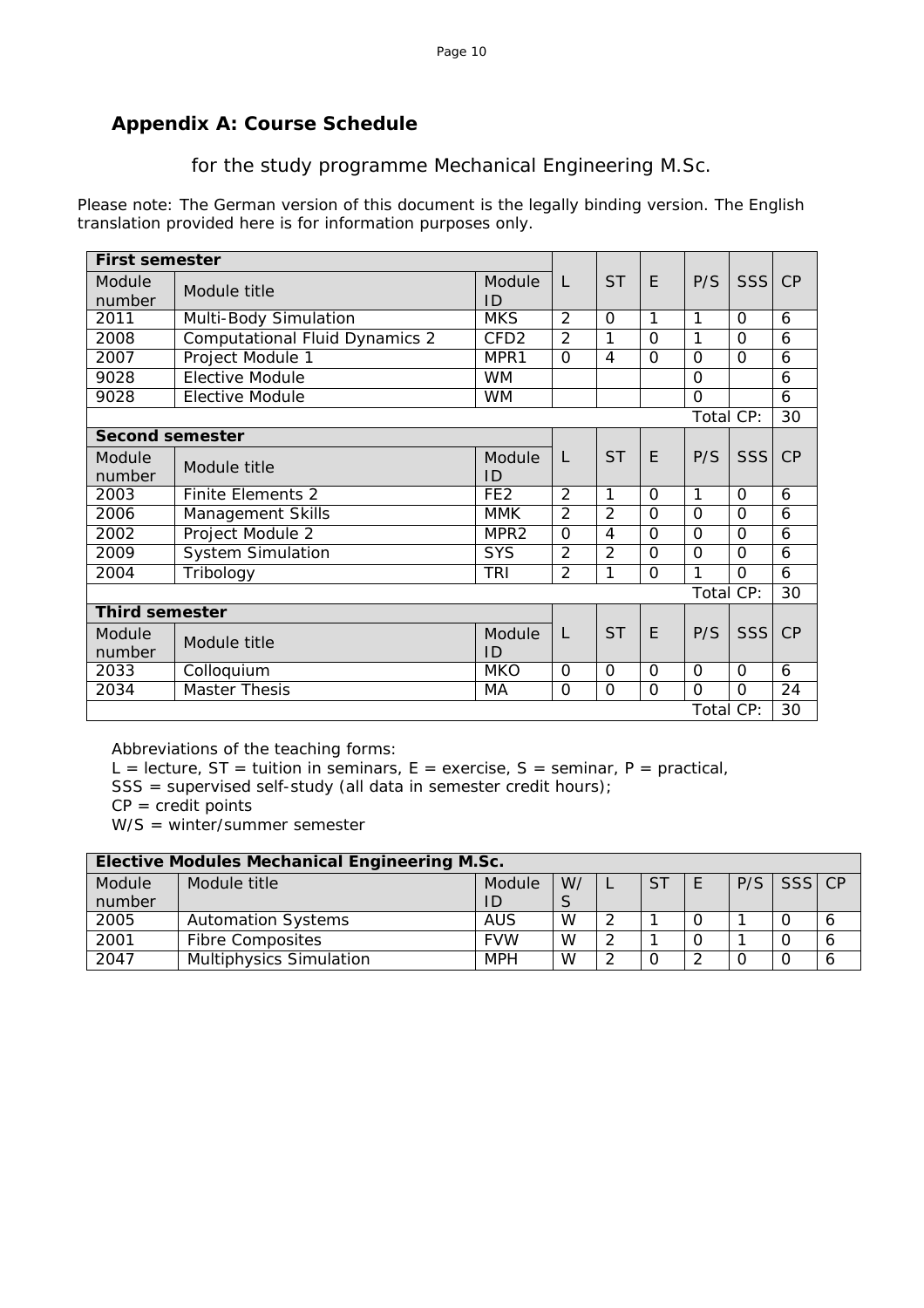## Appendix B:

# Module catalogue

### for the study programme Mechanical Engineering (M.Sc.)

Please note: The German version of this document is the legally binding version. The English translation provided here is for information purposes only.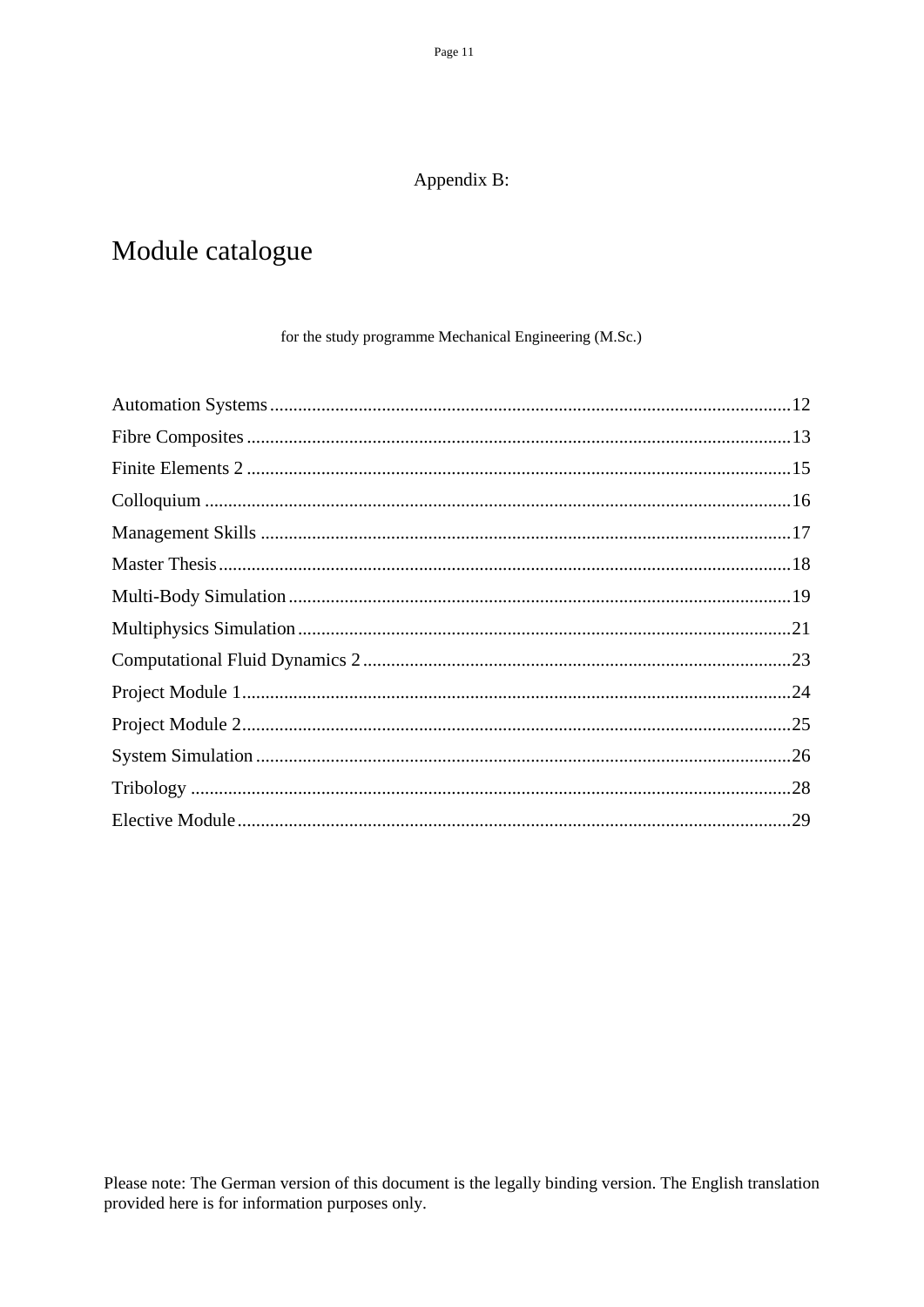|                | <b>Automation Systems</b>                                                                                                                                                                                                                                                                                                                                                                                                                                                                               |                                   |      |                                                                                                                                                                                                                                                                                                            |                  |                 |            |                            |                        | <b>AUS</b>       |   |
|----------------|---------------------------------------------------------------------------------------------------------------------------------------------------------------------------------------------------------------------------------------------------------------------------------------------------------------------------------------------------------------------------------------------------------------------------------------------------------------------------------------------------------|-----------------------------------|------|------------------------------------------------------------------------------------------------------------------------------------------------------------------------------------------------------------------------------------------------------------------------------------------------------------|------------------|-----------------|------------|----------------------------|------------------------|------------------|---|
| number:        | Identification                                                                                                                                                                                                                                                                                                                                                                                                                                                                                          | Workload:                         |      | Credits:                                                                                                                                                                                                                                                                                                   |                  | Study semester: |            |                            | Frequency of the offer | Duration:        |   |
| 2005           |                                                                                                                                                                                                                                                                                                                                                                                                                                                                                                         | 180h                              |      | 6                                                                                                                                                                                                                                                                                                          |                  | 1st or 2nd sem. |            | Annual<br>(Winter)         |                        | 1 sem.           |   |
| $\mathbf{1}$   | Course:                                                                                                                                                                                                                                                                                                                                                                                                                                                                                                 |                                   |      | Planned group sizes                                                                                                                                                                                                                                                                                        |                  | Scope           |            | Actual contact<br>teaching | time / classroom       | Self-study       |   |
|                | Lecture                                                                                                                                                                                                                                                                                                                                                                                                                                                                                                 |                                   |      | 60 students                                                                                                                                                                                                                                                                                                |                  | $\overline{2}$  | <b>SCH</b> | 30                         | h                      | 60               | h |
|                | Seminar lessons                                                                                                                                                                                                                                                                                                                                                                                                                                                                                         |                                   |      | 30 students                                                                                                                                                                                                                                                                                                |                  | 1               | <b>SCH</b> | 15                         | h                      | 30               | h |
|                | Exercise                                                                                                                                                                                                                                                                                                                                                                                                                                                                                                |                                   |      | 20 students                                                                                                                                                                                                                                                                                                |                  | $\mathbf{0}$    | <b>SCH</b> | $\mathbf{0}$               | h                      | $\boldsymbol{0}$ | h |
|                |                                                                                                                                                                                                                                                                                                                                                                                                                                                                                                         | Practical or seminar              |      | 15 students                                                                                                                                                                                                                                                                                                |                  | 1               | <b>SCH</b> | 15                         | h                      | 30               | h |
|                | Supervised self-study<br>60 students<br><b>SCH</b><br>$\Omega$<br>$\Omega$<br>h                                                                                                                                                                                                                                                                                                                                                                                                                         |                                   |      |                                                                                                                                                                                                                                                                                                            | $\boldsymbol{0}$ | h               |            |                            |                        |                  |   |
| $\overline{3}$ | qualified to identify and structure requirements for automation systems, to design and synthesise<br>practical solutions, and to evaluate and critically compare their own and other people's solutions.<br>Contents:<br>Control engineering: Description and design of linear controls in the time domain (state space) and<br>frequency domain (action plan algebra, Laplace transform). Nonlinear systems: Linearisation and<br>harmonic balance. Theory of discrete-time and discrete-value systems |                                   |      |                                                                                                                                                                                                                                                                                                            |                  |                 |            |                            |                        |                  |   |
|                | (VHDL).                                                                                                                                                                                                                                                                                                                                                                                                                                                                                                 | especially Petri nets.            |      | Sensors and actuators: Process measurement technology. Electric drive technology, converters as<br>actuators. Digital communication technology (bus systems). Formal design and description methods,<br>Introduction to special languages for programming (PLC and Microcontroller) and hardware synthesis |                  |                 |            |                            |                        |                  |   |
| 4              | Forms of teaching:                                                                                                                                                                                                                                                                                                                                                                                                                                                                                      |                                   |      |                                                                                                                                                                                                                                                                                                            |                  |                 |            |                            |                        |                  |   |
|                |                                                                                                                                                                                                                                                                                                                                                                                                                                                                                                         |                                   |      | Lecture, seminar lessons and practical course                                                                                                                                                                                                                                                              |                  |                 |            |                            |                        |                  |   |
| 5              | Formal:                                                                                                                                                                                                                                                                                                                                                                                                                                                                                                 | Participation requirements:       | None |                                                                                                                                                                                                                                                                                                            |                  |                 |            |                            |                        |                  |   |
|                | Content:                                                                                                                                                                                                                                                                                                                                                                                                                                                                                                |                                   | None |                                                                                                                                                                                                                                                                                                            |                  |                 |            |                            |                        |                  |   |
| 6              |                                                                                                                                                                                                                                                                                                                                                                                                                                                                                                         | Forms of assessment:              |      |                                                                                                                                                                                                                                                                                                            |                  |                 |            |                            |                        |                  |   |
|                |                                                                                                                                                                                                                                                                                                                                                                                                                                                                                                         |                                   |      | Written examination or oral examination                                                                                                                                                                                                                                                                    |                  |                 |            |                            |                        |                  |   |
| $\tau$         |                                                                                                                                                                                                                                                                                                                                                                                                                                                                                                         |                                   |      | Prerequisite for the award of credit points:                                                                                                                                                                                                                                                               |                  |                 |            |                            |                        |                  |   |
|                |                                                                                                                                                                                                                                                                                                                                                                                                                                                                                                         | Module examination pass           |      |                                                                                                                                                                                                                                                                                                            |                  |                 |            |                            |                        |                  |   |
| $\,8\,$        |                                                                                                                                                                                                                                                                                                                                                                                                                                                                                                         |                                   |      | Application of the module (in the following study programmes)                                                                                                                                                                                                                                              |                  |                 |            |                            |                        |                  |   |
| 9              |                                                                                                                                                                                                                                                                                                                                                                                                                                                                                                         |                                   |      | BioMechatronics (M.Sc.) and Mechanical Engineering (M.Sc.)<br>Importance of the grade for the final grade:                                                                                                                                                                                                 |                  |                 |            |                            |                        |                  |   |
|                |                                                                                                                                                                                                                                                                                                                                                                                                                                                                                                         | according to MRPO                 |      |                                                                                                                                                                                                                                                                                                            |                  |                 |            |                            |                        |                  |   |
| 10             |                                                                                                                                                                                                                                                                                                                                                                                                                                                                                                         | Module coordinator:               |      |                                                                                                                                                                                                                                                                                                            |                  |                 |            |                            |                        |                  |   |
|                | Other information:                                                                                                                                                                                                                                                                                                                                                                                                                                                                                      | Prof. Dr.-Ing. Sebastian Hoffmann |      |                                                                                                                                                                                                                                                                                                            |                  |                 |            |                            |                        |                  |   |
| 11             |                                                                                                                                                                                                                                                                                                                                                                                                                                                                                                         |                                   |      | Literature will be announced at the beginning of the course.                                                                                                                                                                                                                                               |                  |                 |            |                            |                        |                  |   |
| 12             | Language:<br>German                                                                                                                                                                                                                                                                                                                                                                                                                                                                                     |                                   |      |                                                                                                                                                                                                                                                                                                            |                  |                 |            |                            |                        |                  |   |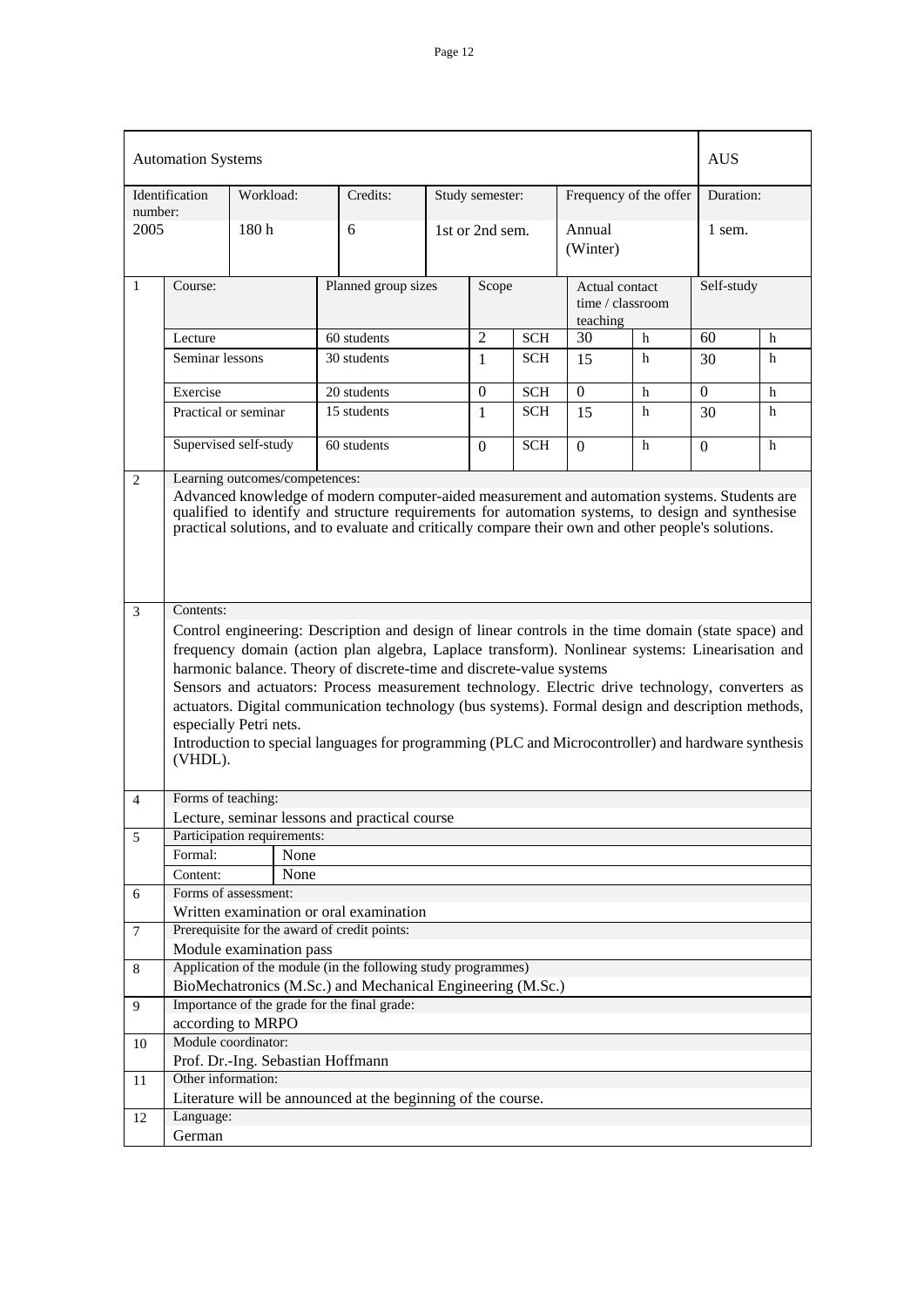|                 | <b>Fibre Composites</b>                                                                                                                                                                                                                                                                                                                                                                                                                                                                                                                                                                                                                                                                                                                                                                            |                  |                                |                                                               |  |                  |            |                                                |   | <b>FVW</b>     |   |
|-----------------|----------------------------------------------------------------------------------------------------------------------------------------------------------------------------------------------------------------------------------------------------------------------------------------------------------------------------------------------------------------------------------------------------------------------------------------------------------------------------------------------------------------------------------------------------------------------------------------------------------------------------------------------------------------------------------------------------------------------------------------------------------------------------------------------------|------------------|--------------------------------|---------------------------------------------------------------|--|------------------|------------|------------------------------------------------|---|----------------|---|
|                 | Identification                                                                                                                                                                                                                                                                                                                                                                                                                                                                                                                                                                                                                                                                                                                                                                                     | Workload:        |                                | Credits:                                                      |  | Study semester:  |            | Frequency of the offer                         |   | Duration:      |   |
| number:<br>2001 |                                                                                                                                                                                                                                                                                                                                                                                                                                                                                                                                                                                                                                                                                                                                                                                                    | 180 <sub>h</sub> |                                | 6                                                             |  | 1st or 2nd sem.  |            | Annual<br>(Winter)                             |   | 1 sem.         |   |
| 1               | Course:                                                                                                                                                                                                                                                                                                                                                                                                                                                                                                                                                                                                                                                                                                                                                                                            |                  |                                | Planned group sizes                                           |  | Scope            |            | Actual contact<br>time / classroom<br>teaching |   | Self-study     |   |
|                 | Lecture                                                                                                                                                                                                                                                                                                                                                                                                                                                                                                                                                                                                                                                                                                                                                                                            |                  |                                | 60 students                                                   |  | $\overline{2}$   | <b>SCH</b> | 30                                             | h | 60             | h |
|                 | Seminar lessons                                                                                                                                                                                                                                                                                                                                                                                                                                                                                                                                                                                                                                                                                                                                                                                    |                  |                                | 30 students                                                   |  | 1                | <b>SCH</b> | 15                                             | h | 30             | h |
|                 |                                                                                                                                                                                                                                                                                                                                                                                                                                                                                                                                                                                                                                                                                                                                                                                                    |                  |                                |                                                               |  |                  |            |                                                |   |                |   |
|                 | Exercise                                                                                                                                                                                                                                                                                                                                                                                                                                                                                                                                                                                                                                                                                                                                                                                           |                  |                                | 20 students                                                   |  | $\boldsymbol{0}$ | <b>SCH</b> | $\boldsymbol{0}$                               | h | $\overline{0}$ | h |
|                 | Practical or seminar                                                                                                                                                                                                                                                                                                                                                                                                                                                                                                                                                                                                                                                                                                                                                                               |                  |                                | 15 students                                                   |  | 1                | <b>SCH</b> | 15                                             | h | 30             | h |
|                 | Supervised self-study<br><b>SCH</b><br>60 students<br>h<br>$\Omega$<br>$\Omega$                                                                                                                                                                                                                                                                                                                                                                                                                                                                                                                                                                                                                                                                                                                    |                  |                                |                                                               |  | $\Omega$         | h          |                                                |   |                |   |
|                 | The students identify and evaluate the possibilities of implementing constructive lightweight<br>construction through the use of fibre composites. They will learn about the special anisotropic<br>mechanical properties and the special failure behaviour of fibre composites and can use this<br>knowledge for an initial evaluation of the possible applications. Building on this, they learn the<br>calculation methodology for fibre composite components and how to apply it to simple components.<br>With the knowledge of the strength criteria, it is now possible for them to evaluate the use of fibre<br>composites in practice. Furthermore, they learn about selected manufacturing processes and select<br>special test methods that are important for fibre composite materials. |                  |                                |                                                               |  |                  |            |                                                |   |                |   |
| 3               | Contents:                                                                                                                                                                                                                                                                                                                                                                                                                                                                                                                                                                                                                                                                                                                                                                                          |                  |                                |                                                               |  |                  |            |                                                |   |                |   |
|                 | Characteristics of constructive lightweight design<br>Structure of fibre composites (fibre and matrix types)<br>Special properties and applications of fibre composite plastics<br>Micromechanics: mechanical behaviour of unidirectionally reinforced single layers<br>Macromechanics: mechanical behaviour of multilayer laminates<br>Classic laminate theory<br>Strength criteria for static, multi-axial loads<br>Fatigue behaviour of fibre composite plastics<br>Special features of joining technology and materials testing<br>$\qquad \qquad -$<br>Applications / Hybrid materials                                                                                                                                                                                                        |                  |                                |                                                               |  |                  |            |                                                |   |                |   |
| 4               | Forms of teaching:                                                                                                                                                                                                                                                                                                                                                                                                                                                                                                                                                                                                                                                                                                                                                                                 |                  |                                |                                                               |  |                  |            |                                                |   |                |   |
| 5               | Participation requirements:                                                                                                                                                                                                                                                                                                                                                                                                                                                                                                                                                                                                                                                                                                                                                                        |                  |                                | Lecture, seminar lessons and practical course                 |  |                  |            |                                                |   |                |   |
|                 | Formal:                                                                                                                                                                                                                                                                                                                                                                                                                                                                                                                                                                                                                                                                                                                                                                                            |                  | None                           |                                                               |  |                  |            |                                                |   |                |   |
|                 | Content:                                                                                                                                                                                                                                                                                                                                                                                                                                                                                                                                                                                                                                                                                                                                                                                           |                  | None                           |                                                               |  |                  |            |                                                |   |                |   |
| 6               | Forms of assessment:                                                                                                                                                                                                                                                                                                                                                                                                                                                                                                                                                                                                                                                                                                                                                                               |                  |                                |                                                               |  |                  |            |                                                |   |                |   |
|                 |                                                                                                                                                                                                                                                                                                                                                                                                                                                                                                                                                                                                                                                                                                                                                                                                    |                  |                                | Written exam, project work or oral exam                       |  |                  |            |                                                |   |                |   |
| $\tau$          |                                                                                                                                                                                                                                                                                                                                                                                                                                                                                                                                                                                                                                                                                                                                                                                                    |                  |                                | Prerequisite for the award of credit points:                  |  |                  |            |                                                |   |                |   |
|                 |                                                                                                                                                                                                                                                                                                                                                                                                                                                                                                                                                                                                                                                                                                                                                                                                    |                  | Module examination pass        |                                                               |  |                  |            |                                                |   |                |   |
| 8               |                                                                                                                                                                                                                                                                                                                                                                                                                                                                                                                                                                                                                                                                                                                                                                                                    |                  |                                | Application of the module (in the following study programmes) |  |                  |            |                                                |   |                |   |
|                 |                                                                                                                                                                                                                                                                                                                                                                                                                                                                                                                                                                                                                                                                                                                                                                                                    |                  | Mechanical Engineering (M.Sc.) | Importance of the grade for the final grade:                  |  |                  |            |                                                |   |                |   |
| 9               | according to MRPO                                                                                                                                                                                                                                                                                                                                                                                                                                                                                                                                                                                                                                                                                                                                                                                  |                  |                                |                                                               |  |                  |            |                                                |   |                |   |
| 10              | Module coordinator:                                                                                                                                                                                                                                                                                                                                                                                                                                                                                                                                                                                                                                                                                                                                                                                |                  |                                |                                                               |  |                  |            |                                                |   |                |   |
|                 | Prof. Dr.-Ing. Thomas Kordisch                                                                                                                                                                                                                                                                                                                                                                                                                                                                                                                                                                                                                                                                                                                                                                     |                  |                                |                                                               |  |                  |            |                                                |   |                |   |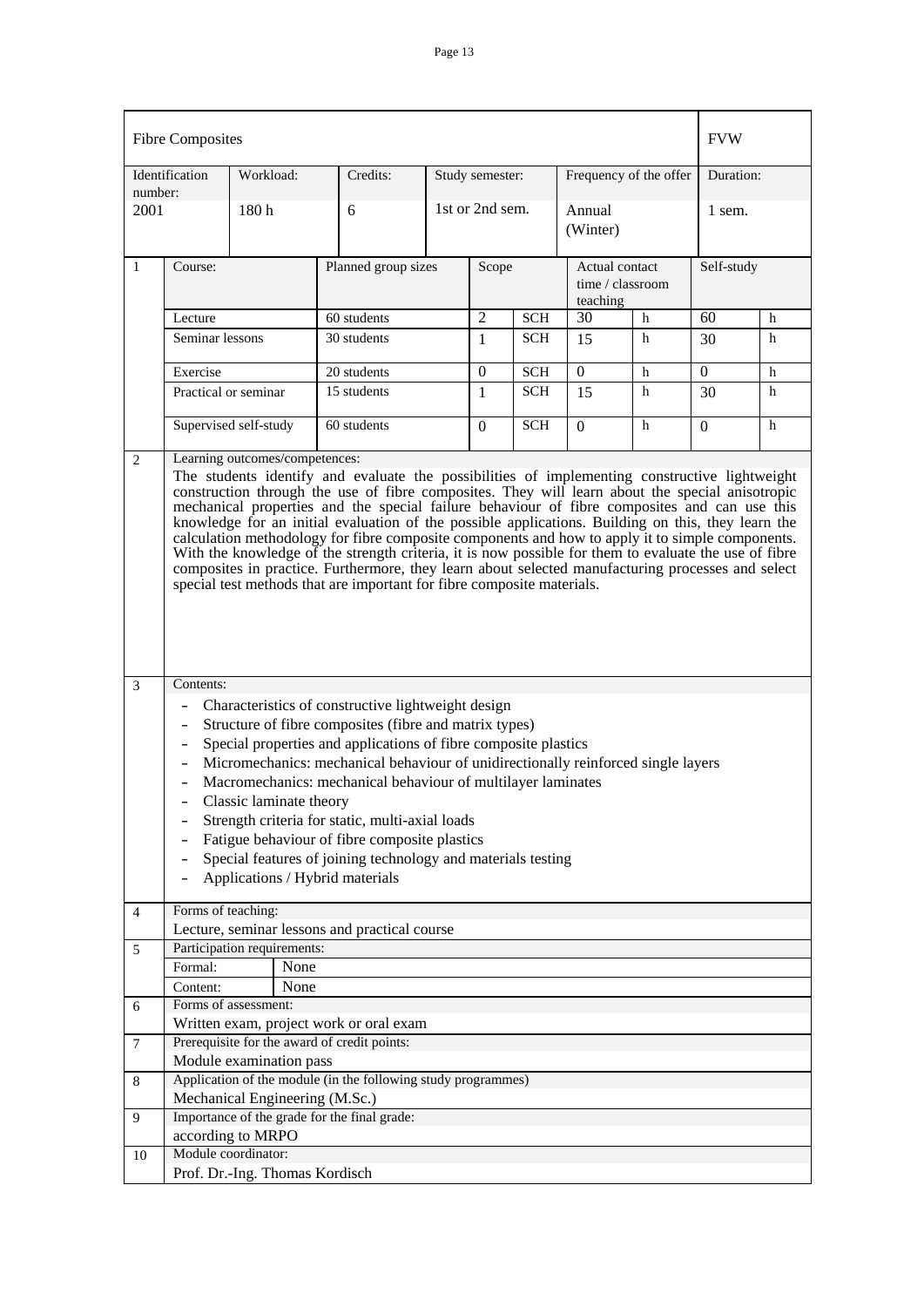| Other information:                                           |
|--------------------------------------------------------------|
| Literature will be announced at the beginning of the course. |
| _anguage:                                                    |
| l ierman                                                     |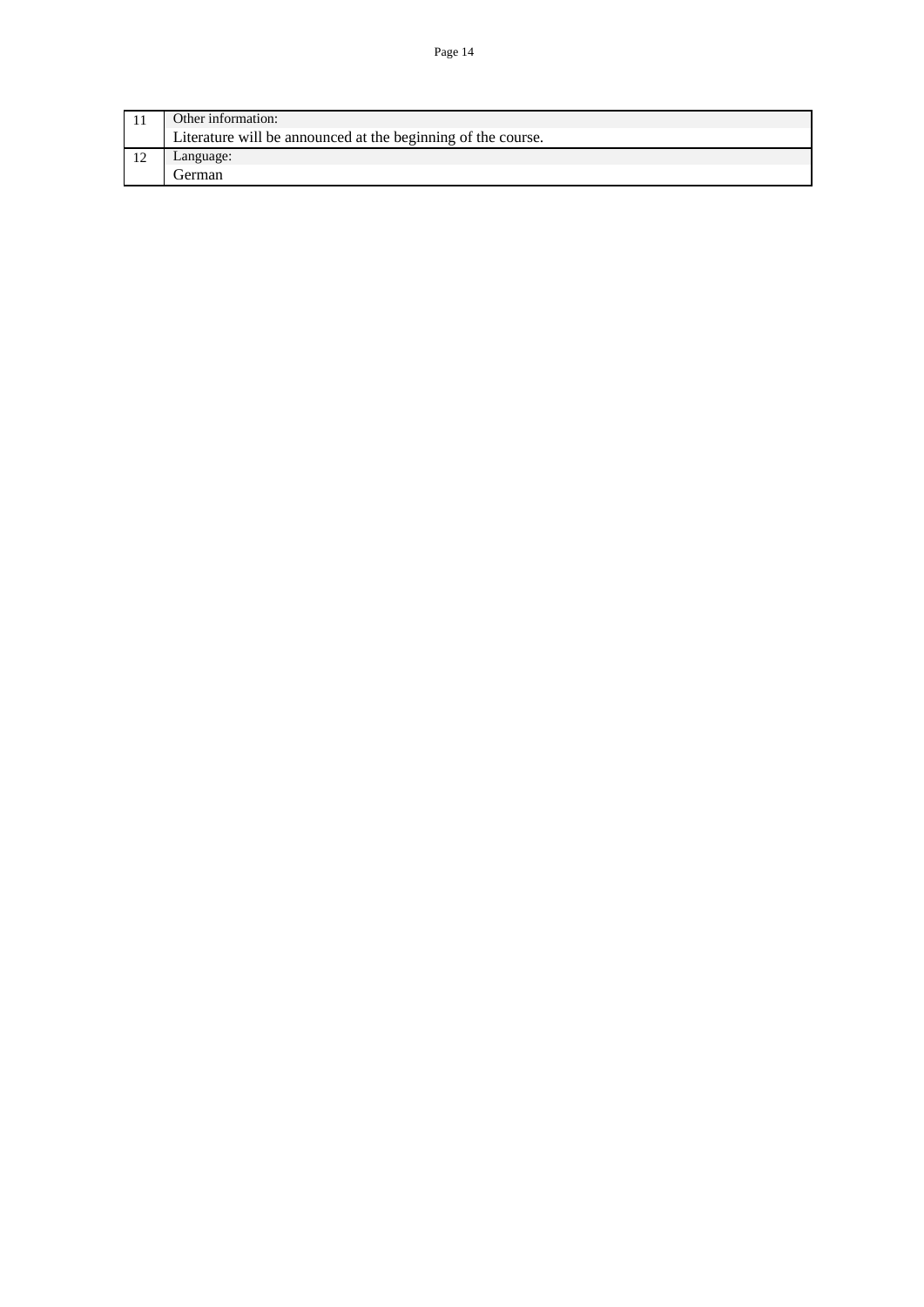| Finite Elements 2 |                                                                                                                                              |                                |                                                                                                                                                                                    |  |                 |            |                            | FE <sub>2</sub>        |            |   |
|-------------------|----------------------------------------------------------------------------------------------------------------------------------------------|--------------------------------|------------------------------------------------------------------------------------------------------------------------------------------------------------------------------------|--|-----------------|------------|----------------------------|------------------------|------------|---|
| number:           | Identification                                                                                                                               | Workload:                      | Credits:                                                                                                                                                                           |  | Study semester: |            |                            | Frequency of the offer | Duration:  |   |
| 2003              |                                                                                                                                              | 180h                           | 6                                                                                                                                                                                  |  | 1st or 2nd sem. |            | Annual<br>(Summer)         |                        | 1 sem.     |   |
| 1                 | Course:                                                                                                                                      |                                | Planned group sizes                                                                                                                                                                |  | Scope           |            | Actual contact<br>teaching | time / classroom       | Self-study |   |
|                   | Lecture                                                                                                                                      |                                | 60 students                                                                                                                                                                        |  | $\mathfrak{2}$  | <b>SCH</b> | 30                         | h                      | 60         | h |
|                   | Seminar lessons                                                                                                                              |                                | 30 students                                                                                                                                                                        |  | $\mathbf{1}$    | SCH        | 15                         | h                      | 30         | h |
|                   | Exercise                                                                                                                                     |                                | 20 students                                                                                                                                                                        |  | $\mathbf{0}$    | <b>SCH</b> | $\Omega$                   | h                      | $\theta$   | h |
|                   | Practical or seminar                                                                                                                         |                                | 15 students                                                                                                                                                                        |  | $\mathbf{1}$    | <b>SCH</b> | 15                         | h                      | 30         | h |
|                   | Supervised self-study<br>60 students<br><b>SCH</b><br>h<br>h<br>$\Omega$<br>$\Omega$<br>$\overline{0}$                                       |                                |                                                                                                                                                                                    |  |                 |            |                            |                        |            |   |
| 2                 |                                                                                                                                              | Learning outcomes/competences: |                                                                                                                                                                                    |  |                 |            |                            |                        |            |   |
|                   | Students learn the theoretical and practical basics of the finite element method for analysing non-<br>linear, thermal and dynamic behaviour |                                |                                                                                                                                                                                    |  |                 |            |                            |                        |            |   |
| 3                 | Contents:                                                                                                                                    |                                |                                                                                                                                                                                    |  |                 |            |                            |                        |            |   |
|                   |                                                                                                                                              |                                | Nonlinear materials, strain hardening models, contact modelling, thermal analysis, instability, time<br>integration, modal analysis, fibre composite materials, fracture mechanics |  |                 |            |                            |                        |            |   |
| $\overline{4}$    | Forms of teaching:                                                                                                                           |                                |                                                                                                                                                                                    |  |                 |            |                            |                        |            |   |
|                   |                                                                                                                                              |                                | Lecture, seminar lessons and practical course                                                                                                                                      |  |                 |            |                            |                        |            |   |
| 5                 |                                                                                                                                              | Participation requirements:    |                                                                                                                                                                                    |  |                 |            |                            |                        |            |   |
|                   | Formal:                                                                                                                                      | None                           |                                                                                                                                                                                    |  |                 |            |                            |                        |            |   |
|                   | Content:                                                                                                                                     |                                | Finite elements elastostatics, machine dynamics                                                                                                                                    |  |                 |            |                            |                        |            |   |
| 6                 |                                                                                                                                              | Forms of assessment:           |                                                                                                                                                                                    |  |                 |            |                            |                        |            |   |
|                   |                                                                                                                                              |                                | Written examination or oral examination                                                                                                                                            |  |                 |            |                            |                        |            |   |
| 7                 |                                                                                                                                              |                                | Prerequisite for the award of credit points:                                                                                                                                       |  |                 |            |                            |                        |            |   |
|                   |                                                                                                                                              | Module examination pass        |                                                                                                                                                                                    |  |                 |            |                            |                        |            |   |
| 8                 |                                                                                                                                              |                                | Application of the module (in the following study programmes)                                                                                                                      |  |                 |            |                            |                        |            |   |
|                   |                                                                                                                                              | Mechanical Engineering (M.Sc.) |                                                                                                                                                                                    |  |                 |            |                            |                        |            |   |
| 9                 | Importance of the grade for the final grade:                                                                                                 |                                |                                                                                                                                                                                    |  |                 |            |                            |                        |            |   |
|                   | according to MRPO<br>Module coordinator:                                                                                                     |                                |                                                                                                                                                                                    |  |                 |            |                            |                        |            |   |
| 10                |                                                                                                                                              |                                |                                                                                                                                                                                    |  |                 |            |                            |                        |            |   |
|                   | Prof. Dr.-Ing. Paul Diekmann<br>Other information:                                                                                           |                                |                                                                                                                                                                                    |  |                 |            |                            |                        |            |   |
| 11                |                                                                                                                                              |                                |                                                                                                                                                                                    |  |                 |            |                            |                        |            |   |
| 12                | Language:                                                                                                                                    |                                | Literature will be announced at the beginning of the course.                                                                                                                       |  |                 |            |                            |                        |            |   |
|                   | German                                                                                                                                       |                                |                                                                                                                                                                                    |  |                 |            |                            |                        |            |   |
|                   |                                                                                                                                              |                                |                                                                                                                                                                                    |  |                 |            |                            |                        |            |   |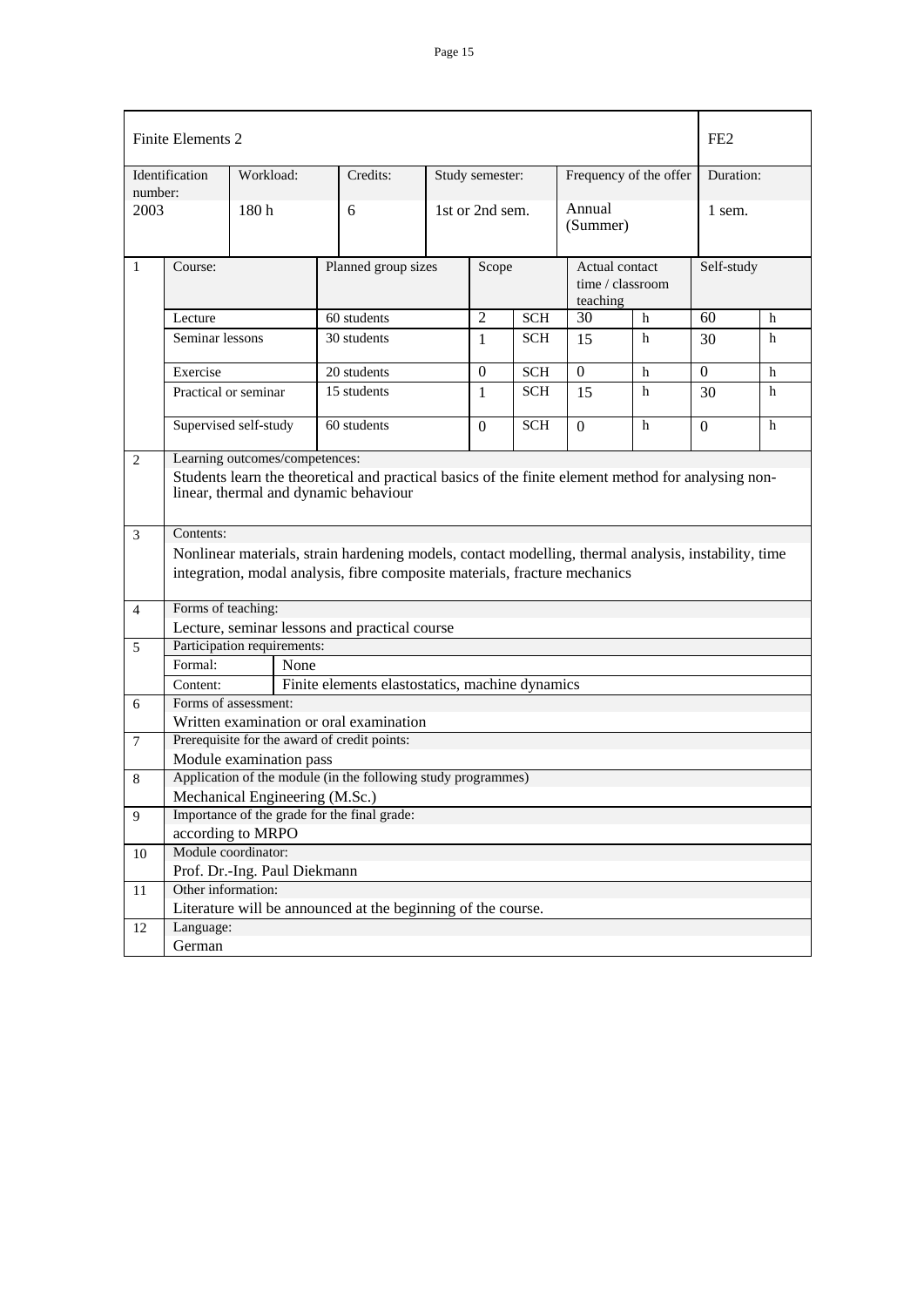|                     | Colloquium                                                                                                                                                                                                                                                                                                                                                                                                     |                              |                                                                                                                                                                  |          |                 |            |               |                                           | MKO        |   |
|---------------------|----------------------------------------------------------------------------------------------------------------------------------------------------------------------------------------------------------------------------------------------------------------------------------------------------------------------------------------------------------------------------------------------------------------|------------------------------|------------------------------------------------------------------------------------------------------------------------------------------------------------------|----------|-----------------|------------|---------------|-------------------------------------------|------------|---|
| number:             | Identification                                                                                                                                                                                                                                                                                                                                                                                                 | Workload:                    | Credits:                                                                                                                                                         |          | Study semester: |            |               | Frequency of the offer                    | Duration:  |   |
| 2033                |                                                                                                                                                                                                                                                                                                                                                                                                                | 180 <sub>h</sub>             | 6                                                                                                                                                                | 3rd sem. |                 |            | each semester |                                           |            |   |
| $\mathbf{1}$        | Course:                                                                                                                                                                                                                                                                                                                                                                                                        |                              | Planned group sizes                                                                                                                                              |          | Scope           |            |               | Actual contact time<br>classroom teaching | Self-study |   |
|                     | Lecture                                                                                                                                                                                                                                                                                                                                                                                                        |                              | 60 students                                                                                                                                                      |          | $\overline{0}$  | <b>SCH</b> | $\theta$      | h                                         | 180        | h |
|                     | Seminar lessons                                                                                                                                                                                                                                                                                                                                                                                                |                              | 30 students                                                                                                                                                      |          | $\Omega$        | <b>SCH</b> | $\Omega$      | h                                         | $\Omega$   | h |
|                     | Exercise                                                                                                                                                                                                                                                                                                                                                                                                       |                              | 20 students                                                                                                                                                      |          | $\mathbf{0}$    | <b>SCH</b> | $\Omega$      | h                                         | $\Omega$   | h |
|                     | 15 students<br><b>SCH</b><br>Practical or seminar<br>$\Omega$<br>$\Omega$                                                                                                                                                                                                                                                                                                                                      |                              |                                                                                                                                                                  |          |                 | h          | $\Omega$      | h                                         |            |   |
|                     | Supervised self-study<br>60 students<br><b>SCH</b><br>h<br>$\Omega$<br>$\Omega$                                                                                                                                                                                                                                                                                                                                |                              |                                                                                                                                                                  |          |                 |            | $\Omega$      | h                                         |            |   |
|                     | The colloquium complements the master thesis and is to be assessed independently. It serves to<br>determine whether the candidate is capable of orally presenting and independently justifying the<br>scientific topic of the master thesis, its subject-related foundations, its interdisciplinary connections and<br>its non-subject-related references, as well as assessing its significance for practice. |                              |                                                                                                                                                                  |          |                 |            |               |                                           |            |   |
| 3<br>$\overline{4}$ | Contents:<br>$\qquad \qquad \blacksquare$<br>$\overline{\phantom{a}}$<br>Forms of teaching:                                                                                                                                                                                                                                                                                                                    | context of the thesis        | Content of the thesis according to the topic<br>Disputation on the procedure in the preparation of the thesis and the questions that arose in the                |          |                 |            |               |                                           |            |   |
|                     |                                                                                                                                                                                                                                                                                                                                                                                                                |                              | Oral examination for the master thesis                                                                                                                           |          |                 |            |               |                                           |            |   |
| 5                   |                                                                                                                                                                                                                                                                                                                                                                                                                | Participation requirements:  |                                                                                                                                                                  |          |                 |            |               |                                           |            |   |
|                     | Formal:                                                                                                                                                                                                                                                                                                                                                                                                        | None                         |                                                                                                                                                                  |          |                 |            |               |                                           |            |   |
|                     | Content:                                                                                                                                                                                                                                                                                                                                                                                                       |                              | Treatment of the master thesis                                                                                                                                   |          |                 |            |               |                                           |            |   |
| 6                   |                                                                                                                                                                                                                                                                                                                                                                                                                | Forms of assessment:         |                                                                                                                                                                  |          |                 |            |               |                                           |            |   |
|                     | Oral examination                                                                                                                                                                                                                                                                                                                                                                                               |                              |                                                                                                                                                                  |          |                 |            |               |                                           |            |   |
| 7                   |                                                                                                                                                                                                                                                                                                                                                                                                                |                              | Prerequisite for the award of credit points:                                                                                                                     |          |                 |            |               |                                           |            |   |
| $\,8\,$             | (M.Sc.)                                                                                                                                                                                                                                                                                                                                                                                                        |                              | Application of the module (in the following study programmes)<br>Electrical Engineering (M.Eng.), Mechanical Engineering (M.Sc.) and Optimisation and Simulation |          |                 |            |               |                                           |            |   |
| 9                   |                                                                                                                                                                                                                                                                                                                                                                                                                |                              | Importance of the grade for the final grade:                                                                                                                     |          |                 |            |               |                                           |            |   |
|                     |                                                                                                                                                                                                                                                                                                                                                                                                                | according to MRPO            |                                                                                                                                                                  |          |                 |            |               |                                           |            |   |
| 10                  |                                                                                                                                                                                                                                                                                                                                                                                                                | Module coordinator:          |                                                                                                                                                                  |          |                 |            |               |                                           |            |   |
|                     | Other information:                                                                                                                                                                                                                                                                                                                                                                                             | Prof. Dr.-Ing. Jens Haubrock |                                                                                                                                                                  |          |                 |            |               |                                           |            |   |
| 11                  |                                                                                                                                                                                                                                                                                                                                                                                                                |                              | Literature will be announced at the beginning of the course.                                                                                                     |          |                 |            |               |                                           |            |   |
| 12                  | Language:                                                                                                                                                                                                                                                                                                                                                                                                      |                              |                                                                                                                                                                  |          |                 |            |               |                                           |            |   |
|                     | German                                                                                                                                                                                                                                                                                                                                                                                                         |                              |                                                                                                                                                                  |          |                 |            |               |                                           |            |   |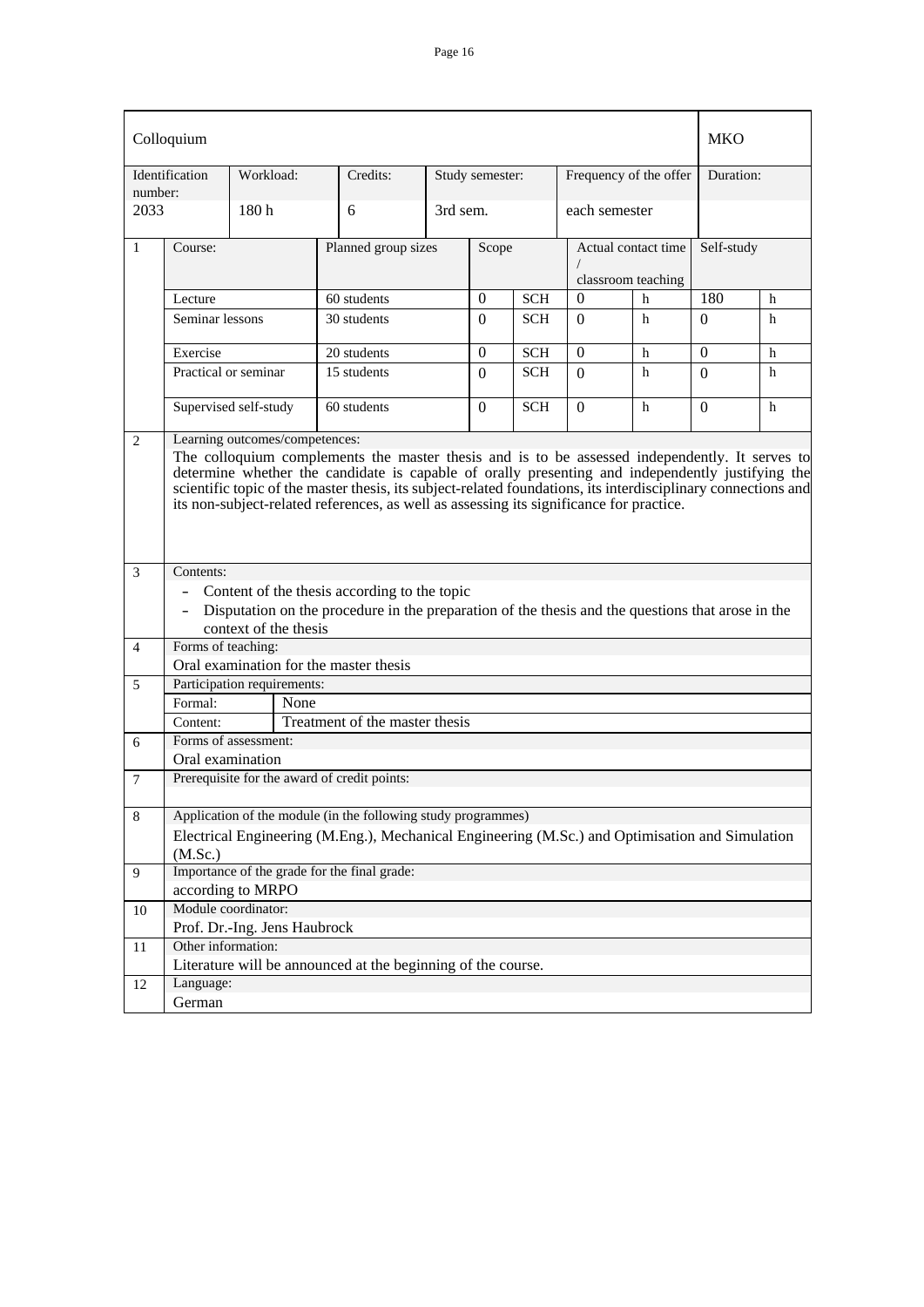|                 | <b>Management Skills</b>                                                                                                                                                                                                                                                                                                                                                                                                                                                                     |                                          |                                                                                                                                                                                                                                                                                                                                                                                                                                                                                                                                                                                                                                                 |  |                 |            |                                                |                        | <b>MMK</b>       |   |
|-----------------|----------------------------------------------------------------------------------------------------------------------------------------------------------------------------------------------------------------------------------------------------------------------------------------------------------------------------------------------------------------------------------------------------------------------------------------------------------------------------------------------|------------------------------------------|-------------------------------------------------------------------------------------------------------------------------------------------------------------------------------------------------------------------------------------------------------------------------------------------------------------------------------------------------------------------------------------------------------------------------------------------------------------------------------------------------------------------------------------------------------------------------------------------------------------------------------------------------|--|-----------------|------------|------------------------------------------------|------------------------|------------------|---|
|                 | Identification                                                                                                                                                                                                                                                                                                                                                                                                                                                                               | Workload:                                | Credits:                                                                                                                                                                                                                                                                                                                                                                                                                                                                                                                                                                                                                                        |  | Study semester: |            |                                                | Frequency of the offer | Duration:        |   |
| number:<br>2006 |                                                                                                                                                                                                                                                                                                                                                                                                                                                                                              | 180h                                     | 6                                                                                                                                                                                                                                                                                                                                                                                                                                                                                                                                                                                                                                               |  | 1st or 2nd sem. |            | Annual<br>(Summer)                             |                        | 1 sem.           |   |
| 1               | Course:                                                                                                                                                                                                                                                                                                                                                                                                                                                                                      |                                          | Planned group sizes                                                                                                                                                                                                                                                                                                                                                                                                                                                                                                                                                                                                                             |  | Scope           |            | Actual contact<br>time / classroom<br>teaching |                        | Self-study       |   |
|                 | Lecture                                                                                                                                                                                                                                                                                                                                                                                                                                                                                      |                                          | 60 students                                                                                                                                                                                                                                                                                                                                                                                                                                                                                                                                                                                                                                     |  | $\mathbf{2}$    | <b>SCH</b> | 30                                             | h                      | 60               | h |
|                 | Seminar lessons                                                                                                                                                                                                                                                                                                                                                                                                                                                                              |                                          | 30 students                                                                                                                                                                                                                                                                                                                                                                                                                                                                                                                                                                                                                                     |  | $\overline{2}$  | <b>SCH</b> | 30                                             | h                      | 60               | h |
|                 |                                                                                                                                                                                                                                                                                                                                                                                                                                                                                              |                                          |                                                                                                                                                                                                                                                                                                                                                                                                                                                                                                                                                                                                                                                 |  |                 |            |                                                |                        |                  |   |
|                 | Exercise                                                                                                                                                                                                                                                                                                                                                                                                                                                                                     |                                          | 20 students                                                                                                                                                                                                                                                                                                                                                                                                                                                                                                                                                                                                                                     |  | $\mathbf{0}$    | <b>SCH</b> | $\mathbf{0}$                                   | $\mathbf h$            | $\boldsymbol{0}$ | h |
|                 | Practical or seminar<br>15 students<br><b>SCH</b><br>$\Omega$<br>$\Omega$                                                                                                                                                                                                                                                                                                                                                                                                                    |                                          |                                                                                                                                                                                                                                                                                                                                                                                                                                                                                                                                                                                                                                                 |  | h               | $\Omega$   | h                                              |                        |                  |   |
|                 |                                                                                                                                                                                                                                                                                                                                                                                                                                                                                              | Supervised self-study                    | 60 students                                                                                                                                                                                                                                                                                                                                                                                                                                                                                                                                                                                                                                     |  | 0               | <b>SCH</b> | $\overline{0}$                                 | h                      | $\Omega$         | h |
| $\overline{3}$  | They understand the connection between corporate goals, leadership culture and social mission. They<br>have learned to analyse entrepreneurial measures from different perspectives. They can evaluate their<br>own behaviour/perception more realistically. They can use methods to motivate employees and<br>themselves, to work successfully in a team and to react sensibly in case of conflict or crisis. They can<br>apply methods to deal sensibly with high task loads.<br>Contents: |                                          |                                                                                                                                                                                                                                                                                                                                                                                                                                                                                                                                                                                                                                                 |  |                 |            |                                                |                        |                  |   |
|                 |                                                                                                                                                                                                                                                                                                                                                                                                                                                                                              |                                          | Strategic corporate planning, motivational theories, leadership methods, values in management, social,<br>professional and methodological competence, general legal issues, occupational safety, environmental<br>protection, energy and resource efficiency, sustainable economic activities, code of German references,<br>intercultural management, global development and production strategies, project management, self-<br>management, target tracking and controlling, balanced score card, technology excellence level, change<br>management, conflict management, stress and time management, communication in the event of a crisis. |  |                 |            |                                                |                        |                  |   |
| $\overline{4}$  | Forms of teaching:                                                                                                                                                                                                                                                                                                                                                                                                                                                                           |                                          |                                                                                                                                                                                                                                                                                                                                                                                                                                                                                                                                                                                                                                                 |  |                 |            |                                                |                        |                  |   |
|                 |                                                                                                                                                                                                                                                                                                                                                                                                                                                                                              | Lectures, case studies, exercises        |                                                                                                                                                                                                                                                                                                                                                                                                                                                                                                                                                                                                                                                 |  |                 |            |                                                |                        |                  |   |
| 5               |                                                                                                                                                                                                                                                                                                                                                                                                                                                                                              | Participation requirements:              |                                                                                                                                                                                                                                                                                                                                                                                                                                                                                                                                                                                                                                                 |  |                 |            |                                                |                        |                  |   |
|                 | Formal:<br>Content:                                                                                                                                                                                                                                                                                                                                                                                                                                                                          | None<br>None                             |                                                                                                                                                                                                                                                                                                                                                                                                                                                                                                                                                                                                                                                 |  |                 |            |                                                |                        |                  |   |
| 6               |                                                                                                                                                                                                                                                                                                                                                                                                                                                                                              | Forms of assessment:                     |                                                                                                                                                                                                                                                                                                                                                                                                                                                                                                                                                                                                                                                 |  |                 |            |                                                |                        |                  |   |
|                 |                                                                                                                                                                                                                                                                                                                                                                                                                                                                                              |                                          | Written examination, combination examination or oral examination                                                                                                                                                                                                                                                                                                                                                                                                                                                                                                                                                                                |  |                 |            |                                                |                        |                  |   |
| $\tau$          |                                                                                                                                                                                                                                                                                                                                                                                                                                                                                              |                                          | Prerequisite for the award of credit points:                                                                                                                                                                                                                                                                                                                                                                                                                                                                                                                                                                                                    |  |                 |            |                                                |                        |                  |   |
|                 |                                                                                                                                                                                                                                                                                                                                                                                                                                                                                              | Module examination pass                  |                                                                                                                                                                                                                                                                                                                                                                                                                                                                                                                                                                                                                                                 |  |                 |            |                                                |                        |                  |   |
| $8\,$           |                                                                                                                                                                                                                                                                                                                                                                                                                                                                                              |                                          | Application of the module (in the following study programmes)                                                                                                                                                                                                                                                                                                                                                                                                                                                                                                                                                                                   |  |                 |            |                                                |                        |                  |   |
|                 |                                                                                                                                                                                                                                                                                                                                                                                                                                                                                              |                                          | Electrical Engineering (M.Eng.), Mechanical Engineering (M.Sc.) and Optimisation and Simulation                                                                                                                                                                                                                                                                                                                                                                                                                                                                                                                                                 |  |                 |            |                                                |                        |                  |   |
|                 | (M.Sc.)                                                                                                                                                                                                                                                                                                                                                                                                                                                                                      |                                          |                                                                                                                                                                                                                                                                                                                                                                                                                                                                                                                                                                                                                                                 |  |                 |            |                                                |                        |                  |   |
| 9               |                                                                                                                                                                                                                                                                                                                                                                                                                                                                                              |                                          | Importance of the grade for the final grade:                                                                                                                                                                                                                                                                                                                                                                                                                                                                                                                                                                                                    |  |                 |            |                                                |                        |                  |   |
|                 |                                                                                                                                                                                                                                                                                                                                                                                                                                                                                              | according to MRPO<br>Module coordinator: |                                                                                                                                                                                                                                                                                                                                                                                                                                                                                                                                                                                                                                                 |  |                 |            |                                                |                        |                  |   |
| 10              |                                                                                                                                                                                                                                                                                                                                                                                                                                                                                              |                                          |                                                                                                                                                                                                                                                                                                                                                                                                                                                                                                                                                                                                                                                 |  |                 |            |                                                |                        |                  |   |
| 11              | Other information:                                                                                                                                                                                                                                                                                                                                                                                                                                                                           | Prof. Dr.-Ing. Bruno Hüsgen              |                                                                                                                                                                                                                                                                                                                                                                                                                                                                                                                                                                                                                                                 |  |                 |            |                                                |                        |                  |   |
|                 |                                                                                                                                                                                                                                                                                                                                                                                                                                                                                              |                                          | Literature will be announced at the beginning of the course.                                                                                                                                                                                                                                                                                                                                                                                                                                                                                                                                                                                    |  |                 |            |                                                |                        |                  |   |
| 12              | Language:                                                                                                                                                                                                                                                                                                                                                                                                                                                                                    |                                          |                                                                                                                                                                                                                                                                                                                                                                                                                                                                                                                                                                                                                                                 |  |                 |            |                                                |                        |                  |   |
|                 | German                                                                                                                                                                                                                                                                                                                                                                                                                                                                                       |                                          |                                                                                                                                                                                                                                                                                                                                                                                                                                                                                                                                                                                                                                                 |  |                 |            |                                                |                        |                  |   |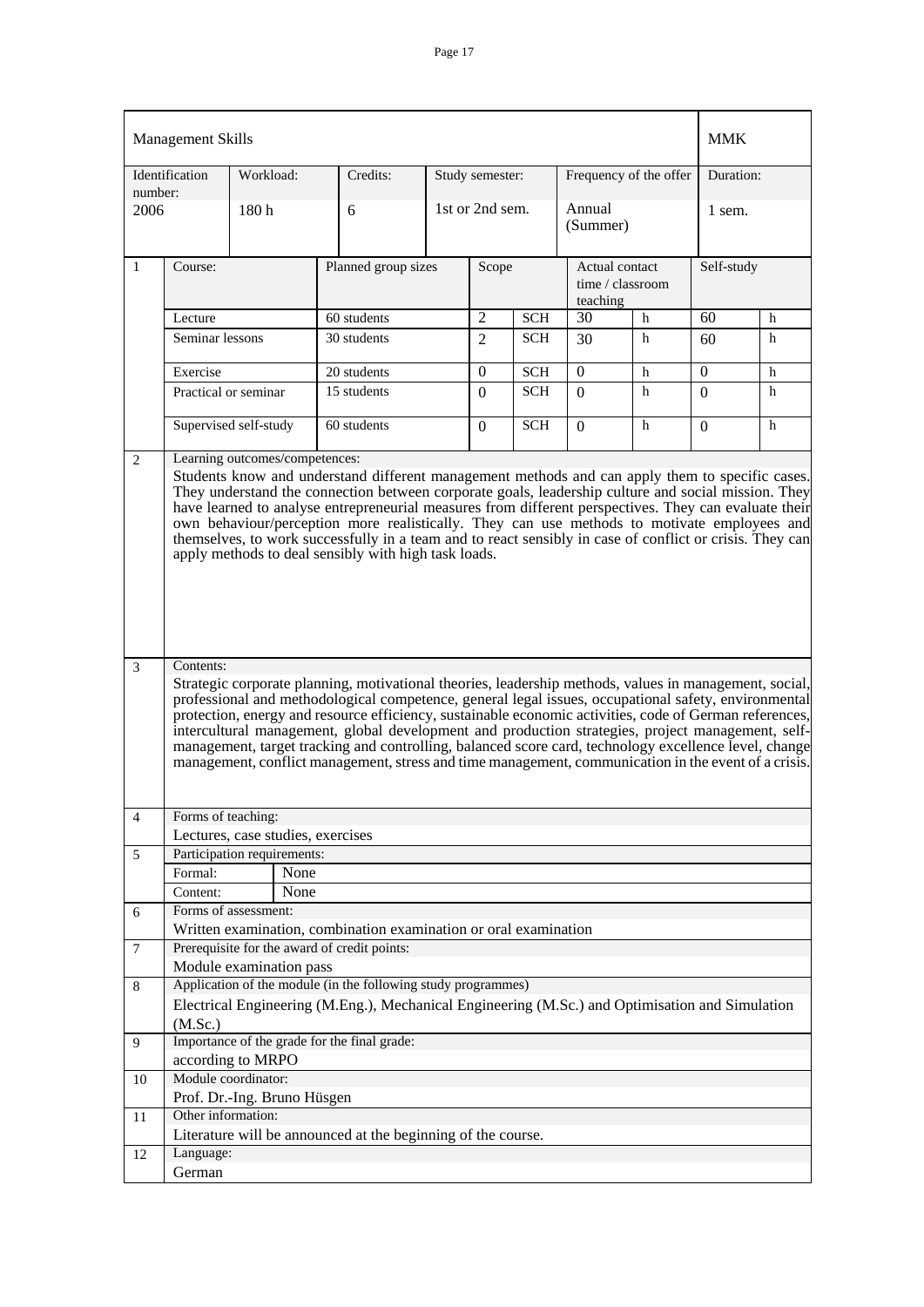|                | <b>Master Thesis</b>                                                                                                                                                                                                                                                                                                                                              |                              |                                                                                                 |          |                  |            |                            |                        | M.A.           |   |
|----------------|-------------------------------------------------------------------------------------------------------------------------------------------------------------------------------------------------------------------------------------------------------------------------------------------------------------------------------------------------------------------|------------------------------|-------------------------------------------------------------------------------------------------|----------|------------------|------------|----------------------------|------------------------|----------------|---|
| number:        | Identification                                                                                                                                                                                                                                                                                                                                                    | Workload:                    | Credits:                                                                                        |          | Study semester:  |            |                            | Frequency of the offer | Duration:      |   |
| 2034           |                                                                                                                                                                                                                                                                                                                                                                   | 720 h                        | 24                                                                                              | 3rd sem. |                  |            | each semester              |                        | 20 weeks       |   |
| 1              | Course:                                                                                                                                                                                                                                                                                                                                                           |                              | Planned group sizes                                                                             |          | Scope            |            | Actual contact<br>teaching | time / classroom       | Self-study     |   |
|                | Lecture                                                                                                                                                                                                                                                                                                                                                           |                              | 60 students                                                                                     |          | $\boldsymbol{0}$ | <b>SCH</b> | $\boldsymbol{0}$           | h                      | 720            | h |
|                | Seminar lessons                                                                                                                                                                                                                                                                                                                                                   |                              | 30 students                                                                                     |          | $\Omega$         | <b>SCH</b> | $\Omega$                   | h                      | $\Omega$       | h |
|                | Exercise                                                                                                                                                                                                                                                                                                                                                          |                              | 20 students                                                                                     |          | $\mathbf{0}$     | <b>SCH</b> | $\overline{0}$             | h                      | $\overline{0}$ | h |
|                |                                                                                                                                                                                                                                                                                                                                                                   | Practical or seminar         | 15 students                                                                                     |          | $\Omega$         | <b>SCH</b> | $\Omega$                   | h                      | $\Omega$       | h |
|                | Supervised self-study<br>60 students<br><b>SCH</b><br>h<br>$\Omega$<br>$\Omega$                                                                                                                                                                                                                                                                                   |                              |                                                                                                 |          |                  | $\Omega$   | h                          |                        |                |   |
| 2              | Learning outcomes/competences:<br>With the master thesis, each candidate demonstrates that he/she is able to complete a practice-oriented<br>task from his/her subject area within a specified period of time, both in its subject-specific details and<br>in the interdisciplinary contexts, working independently and according to scientific methods.          |                              |                                                                                                 |          |                  |            |                            |                        |                |   |
| 3              | Contents:<br>The master thesis is an independent scientific work from the subject area of the respective study<br>programme with a description and explanation of its solution. It can also be determined by an empirical<br>investigation or by conceptual or design tasks or by an evaluation of existing sources. A combination<br>of these forms is possible. |                              |                                                                                                 |          |                  |            |                            |                        |                |   |
| $\overline{4}$ | Forms of teaching:                                                                                                                                                                                                                                                                                                                                                |                              |                                                                                                 |          |                  |            |                            |                        |                |   |
|                |                                                                                                                                                                                                                                                                                                                                                                   |                              | Written composition with faculty tutoring                                                       |          |                  |            |                            |                        |                |   |
| 5              |                                                                                                                                                                                                                                                                                                                                                                   | Participation requirements:  |                                                                                                 |          |                  |            |                            |                        |                |   |
|                | Formal:                                                                                                                                                                                                                                                                                                                                                           | None                         |                                                                                                 |          |                  |            |                            |                        |                |   |
|                | Content:                                                                                                                                                                                                                                                                                                                                                          |                              | Coordinated topic from the student's special subject area                                       |          |                  |            |                            |                        |                |   |
| 6              |                                                                                                                                                                                                                                                                                                                                                                   | Forms of assessment:         |                                                                                                 |          |                  |            |                            |                        |                |   |
| $\tau$         |                                                                                                                                                                                                                                                                                                                                                                   |                              | Prerequisite for the award of credit points:                                                    |          |                  |            |                            |                        |                |   |
| $\,8$          |                                                                                                                                                                                                                                                                                                                                                                   |                              | Application of the module (in the following study programmes)                                   |          |                  |            |                            |                        |                |   |
|                |                                                                                                                                                                                                                                                                                                                                                                   |                              | Electrical Engineering (M.Eng.), Mechanical Engineering (M.Sc.) and Optimisation and Simulation |          |                  |            |                            |                        |                |   |
|                | (M.Sc.)                                                                                                                                                                                                                                                                                                                                                           |                              |                                                                                                 |          |                  |            |                            |                        |                |   |
| 9              |                                                                                                                                                                                                                                                                                                                                                                   |                              | Importance of the grade for the final grade:                                                    |          |                  |            |                            |                        |                |   |
|                |                                                                                                                                                                                                                                                                                                                                                                   | according to MRPO            |                                                                                                 |          |                  |            |                            |                        |                |   |
| 10             |                                                                                                                                                                                                                                                                                                                                                                   | Module coordinator:          |                                                                                                 |          |                  |            |                            |                        |                |   |
|                | Other information:                                                                                                                                                                                                                                                                                                                                                | Prof. Dr.-Ing. Jens Haubrock |                                                                                                 |          |                  |            |                            |                        |                |   |
| 11             |                                                                                                                                                                                                                                                                                                                                                                   |                              | Literature will be announced at the beginning of the course.                                    |          |                  |            |                            |                        |                |   |
| 12             | Language:                                                                                                                                                                                                                                                                                                                                                         |                              |                                                                                                 |          |                  |            |                            |                        |                |   |
|                | German                                                                                                                                                                                                                                                                                                                                                            |                              |                                                                                                 |          |                  |            |                            |                        |                |   |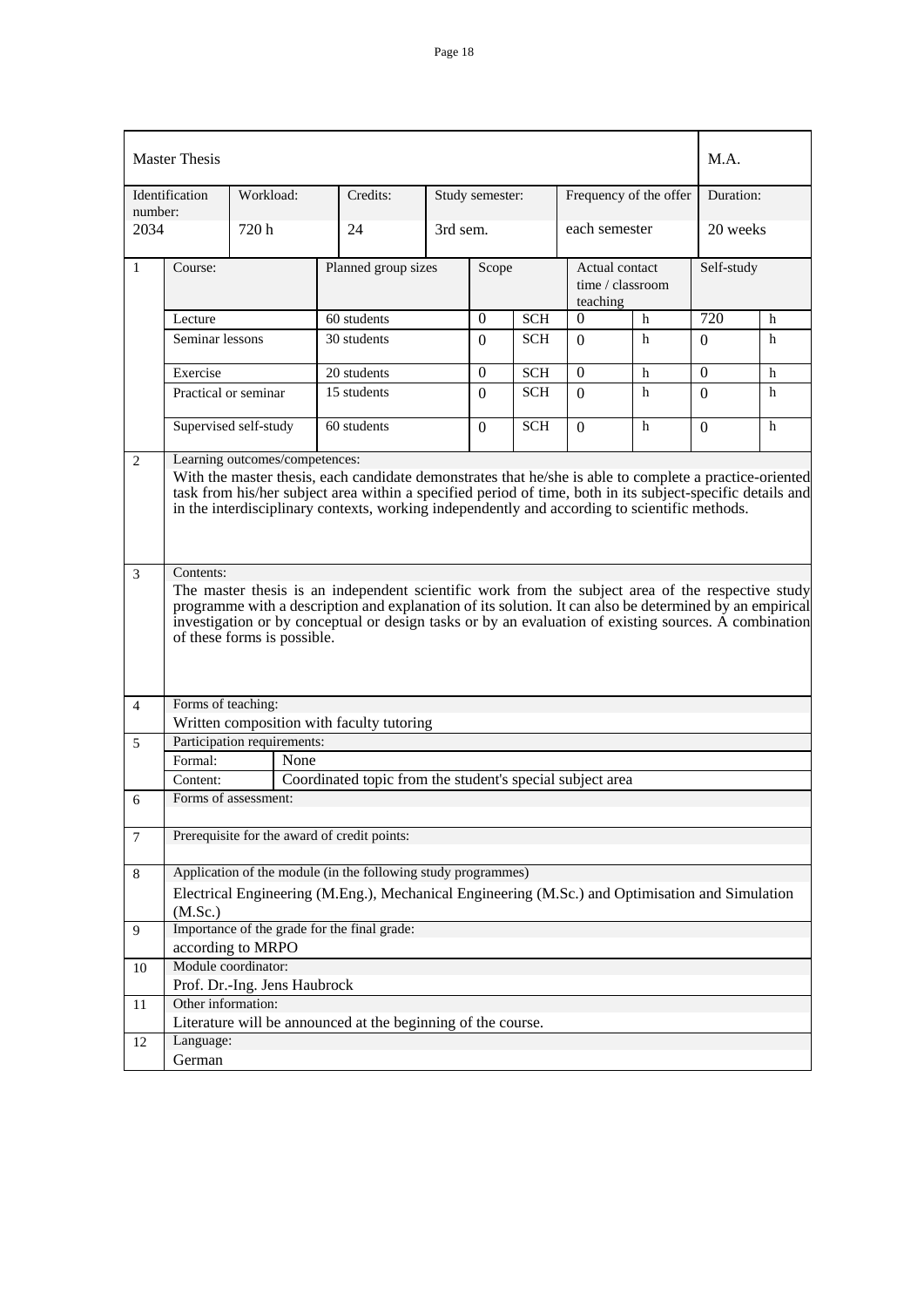|         | Multi-Body Simulation                                                                                                                                                                                                                                                                                                                                                                                                                                                                           |                             |                                                                                                                                           |  |                 |                          |                                                |                        | <b>MKS</b> |        |
|---------|-------------------------------------------------------------------------------------------------------------------------------------------------------------------------------------------------------------------------------------------------------------------------------------------------------------------------------------------------------------------------------------------------------------------------------------------------------------------------------------------------|-----------------------------|-------------------------------------------------------------------------------------------------------------------------------------------|--|-----------------|--------------------------|------------------------------------------------|------------------------|------------|--------|
| number: | Identification                                                                                                                                                                                                                                                                                                                                                                                                                                                                                  | Workload:                   | Credits:                                                                                                                                  |  | Study semester: |                          |                                                | Frequency of the offer | Duration:  |        |
| 2011    |                                                                                                                                                                                                                                                                                                                                                                                                                                                                                                 | 180h                        | 6                                                                                                                                         |  | 1st or 2nd sem. |                          | Annual<br>(Summer)                             |                        | 1 sem.     |        |
| 1       | Course:                                                                                                                                                                                                                                                                                                                                                                                                                                                                                         |                             | Planned group sizes                                                                                                                       |  | Scope           |                          | Actual contact<br>time / classroom<br>teaching |                        | Self-study |        |
|         | Lecture                                                                                                                                                                                                                                                                                                                                                                                                                                                                                         |                             | 60 students                                                                                                                               |  | $\overline{2}$  | <b>SCH</b>               | 30                                             | h                      | 60         | h      |
|         | Seminar lessons                                                                                                                                                                                                                                                                                                                                                                                                                                                                                 |                             | 30 students                                                                                                                               |  | $\Omega$        | <b>SCH</b>               | $\Omega$                                       | h                      | $\theta$   | h      |
|         |                                                                                                                                                                                                                                                                                                                                                                                                                                                                                                 |                             |                                                                                                                                           |  |                 |                          |                                                |                        |            |        |
|         | Exercise<br>Practical or seminar                                                                                                                                                                                                                                                                                                                                                                                                                                                                |                             | 20 students<br>15 students                                                                                                                |  | 1<br>1          | <b>SCH</b><br><b>SCH</b> | 15<br>15                                       | h<br>h                 | 30<br>30   | h<br>h |
|         |                                                                                                                                                                                                                                                                                                                                                                                                                                                                                                 |                             |                                                                                                                                           |  |                 |                          |                                                |                        |            |        |
|         |                                                                                                                                                                                                                                                                                                                                                                                                                                                                                                 | Supervised self-study       | 60 students                                                                                                                               |  | $\Omega$        | <b>SCH</b>               | $\mathbf{0}$                                   | h                      | $\Omega$   | h      |
| 2       | Learning outcomes/competences:<br>Students will be able to apply standardised methods for describing the kinematics and dynamics of<br>mechanical and mechatronic systems, analyse the kinematics and dynamics of mechanisms with an<br>MBS program system, interpret simulation results and compare them with the results of MBS simulation<br>programmes.                                                                                                                                     |                             |                                                                                                                                           |  |                 |                          |                                                |                        |            |        |
| 3       | Contents:<br>- Mechanisms (definition, examples)<br>- Concepts in plane kinematics<br>- Coordinate systems, generalised coordinates<br>- Coercive conditions<br>- Examples for the standardised description of mechanisms<br>- Numerical solution of the kinematics<br>- Equations of motion of dynamics under constraints<br>- Lagrange multipliers<br>- Force and control elements<br>- Spatial systems<br>- Euler parameters<br>Examples for the standardised description of spatial systems |                             |                                                                                                                                           |  |                 |                          |                                                |                        |            |        |
| 4       | Forms of teaching:                                                                                                                                                                                                                                                                                                                                                                                                                                                                              |                             | Seminar lessons with exercises and practical training on the computer                                                                     |  |                 |                          |                                                |                        |            |        |
| 5       |                                                                                                                                                                                                                                                                                                                                                                                                                                                                                                 | Participation requirements: |                                                                                                                                           |  |                 |                          |                                                |                        |            |        |
|         | Formal:                                                                                                                                                                                                                                                                                                                                                                                                                                                                                         | None                        |                                                                                                                                           |  |                 |                          |                                                |                        |            |        |
|         | Content:                                                                                                                                                                                                                                                                                                                                                                                                                                                                                        | None                        |                                                                                                                                           |  |                 |                          |                                                |                        |            |        |
| 6       |                                                                                                                                                                                                                                                                                                                                                                                                                                                                                                 | Forms of assessment:        |                                                                                                                                           |  |                 |                          |                                                |                        |            |        |
|         |                                                                                                                                                                                                                                                                                                                                                                                                                                                                                                 |                             | Written examination, combination examination, performance examination or oral examination<br>Prerequisite for the award of credit points: |  |                 |                          |                                                |                        |            |        |
| 7       |                                                                                                                                                                                                                                                                                                                                                                                                                                                                                                 | Module examination pass     |                                                                                                                                           |  |                 |                          |                                                |                        |            |        |
| 8       |                                                                                                                                                                                                                                                                                                                                                                                                                                                                                                 |                             |                                                                                                                                           |  |                 |                          |                                                |                        |            |        |
|         | Application of the module (in the following study programmes)<br>BioMechatronics (M.Sc.), Mechanical Engineering (M.Sc.) and Optimisation and Simulation (M.Sc.)                                                                                                                                                                                                                                                                                                                                |                             |                                                                                                                                           |  |                 |                          |                                                |                        |            |        |
| 9       |                                                                                                                                                                                                                                                                                                                                                                                                                                                                                                 |                             | Importance of the grade for the final grade:                                                                                              |  |                 |                          |                                                |                        |            |        |
|         |                                                                                                                                                                                                                                                                                                                                                                                                                                                                                                 | according to MRPO           |                                                                                                                                           |  |                 |                          |                                                |                        |            |        |
| 10      |                                                                                                                                                                                                                                                                                                                                                                                                                                                                                                 | Module coordinator:         |                                                                                                                                           |  |                 |                          |                                                |                        |            |        |
|         |                                                                                                                                                                                                                                                                                                                                                                                                                                                                                                 | Prof. Dr.-Ing. Rolf Naumann |                                                                                                                                           |  |                 |                          |                                                |                        |            |        |
| 11      | Other information:                                                                                                                                                                                                                                                                                                                                                                                                                                                                              |                             |                                                                                                                                           |  |                 |                          |                                                |                        |            |        |
|         | Literature will be announced at the beginning of the course. Literature:<br>Rill, G.: Schaeffer, T.: "Basics and methodology of multi-body                                                                                                                                                                                                                                                                                                                                                      |                             |                                                                                                                                           |  |                 |                          |                                                |                        |            |        |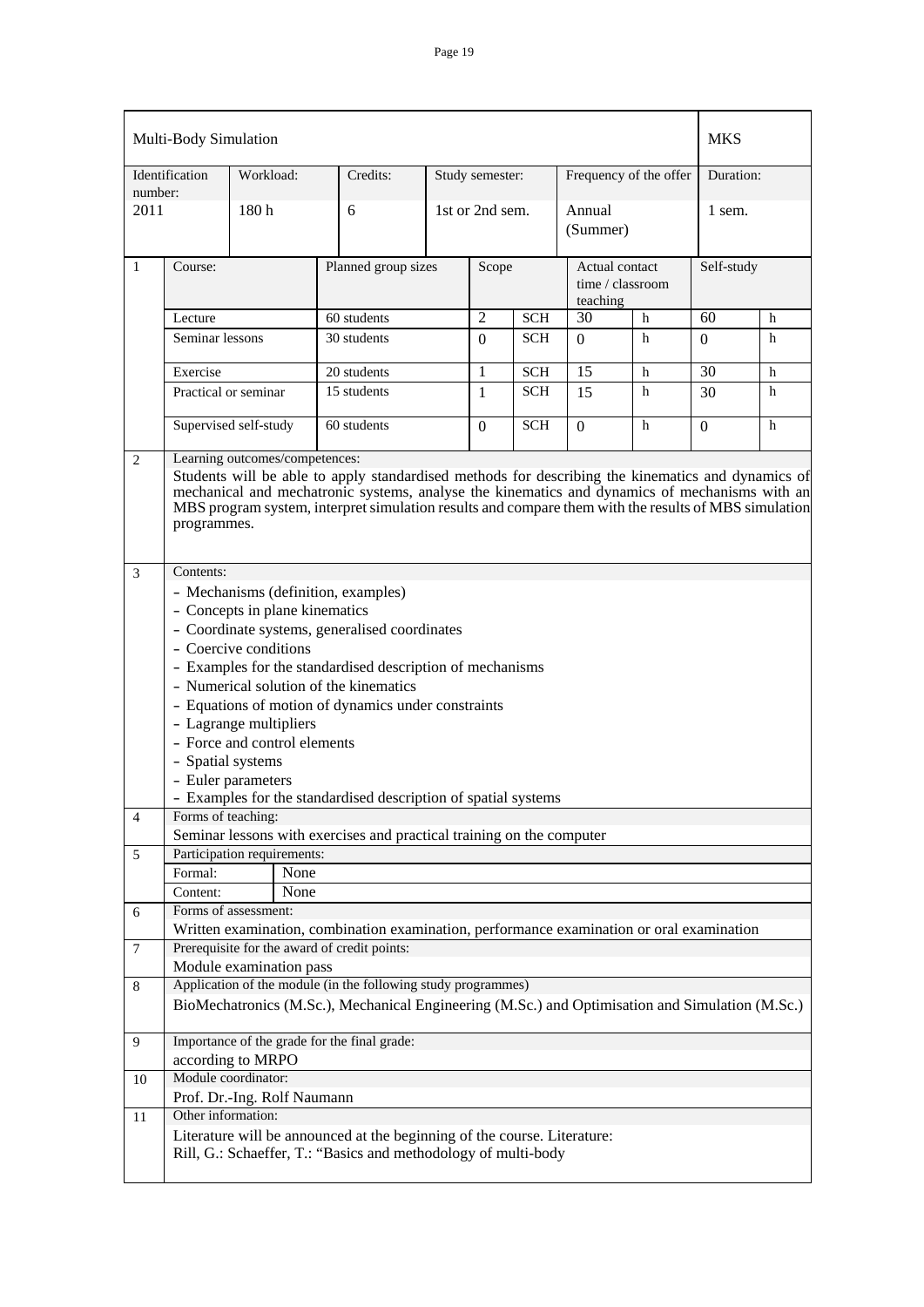| Simulation", Vieweg +Teubner Verlag, ISBN 978-3-8348-0888-2, 2010. Haug, E.J.H: "Computer-<br>Aided Kinematics and Dynamics of Mechanical Systems", Volume 1. Basic Methods, Allyn And |
|----------------------------------------------------------------------------------------------------------------------------------------------------------------------------------------|
| Bacon.<br>ISBN 0-205-11669-8 (v.1) 1989.                                                                                                                                               |
| Language:                                                                                                                                                                              |
| German                                                                                                                                                                                 |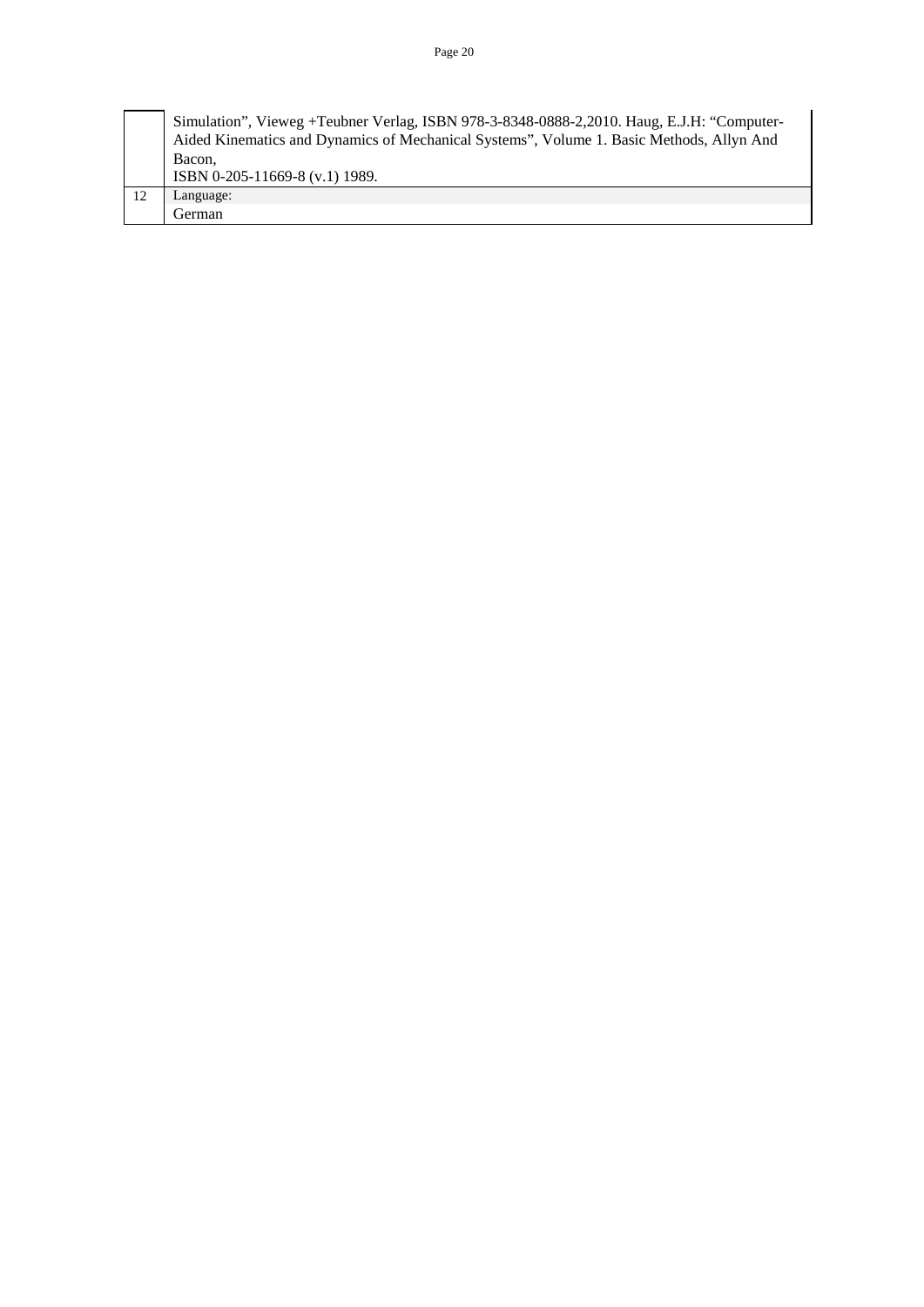| Multiphysics Simulation   |                                                                                                                                                                                                                                                                                                                                                                                                                                                                                                                                                                             |                                 |                                                                                                                                         |  |                                                                       |            |                    |                        |                | <b>MPH</b> |  |
|---------------------------|-----------------------------------------------------------------------------------------------------------------------------------------------------------------------------------------------------------------------------------------------------------------------------------------------------------------------------------------------------------------------------------------------------------------------------------------------------------------------------------------------------------------------------------------------------------------------------|---------------------------------|-----------------------------------------------------------------------------------------------------------------------------------------|--|-----------------------------------------------------------------------|------------|--------------------|------------------------|----------------|------------|--|
| Identification<br>number: |                                                                                                                                                                                                                                                                                                                                                                                                                                                                                                                                                                             | Workload:                       | Credits:                                                                                                                                |  | Study semester:                                                       |            |                    | Frequency of the offer | Duration:      |            |  |
| 2047                      |                                                                                                                                                                                                                                                                                                                                                                                                                                                                                                                                                                             | 180h                            | 6                                                                                                                                       |  | 1st or 2nd sem.                                                       |            | Annual<br>(Winter) |                        | 1 sem.         |            |  |
| $\mathbf{1}$              | Course:                                                                                                                                                                                                                                                                                                                                                                                                                                                                                                                                                                     |                                 | Planned group sizes                                                                                                                     |  | Self-study<br>Scope<br>Actual contact<br>time / classroom<br>teaching |            |                    |                        |                |            |  |
|                           | Lecture                                                                                                                                                                                                                                                                                                                                                                                                                                                                                                                                                                     |                                 | 60 students                                                                                                                             |  | $\overline{2}$                                                        | <b>SCH</b> | 30                 | h                      | 60             | h          |  |
|                           | Seminar lessons                                                                                                                                                                                                                                                                                                                                                                                                                                                                                                                                                             |                                 | 30 students                                                                                                                             |  | $\left( 0 \right)$                                                    | <b>SCH</b> | 0                  | h                      | $\Omega$       | h          |  |
|                           | Exercise                                                                                                                                                                                                                                                                                                                                                                                                                                                                                                                                                                    |                                 | 20 students                                                                                                                             |  | $\overline{2}$                                                        | <b>SCH</b> | 30                 | $\mathbf h$            | 60             | h          |  |
|                           | Practical or seminar                                                                                                                                                                                                                                                                                                                                                                                                                                                                                                                                                        |                                 | 15 students                                                                                                                             |  | $\Omega$                                                              | <b>SCH</b> | $\Omega$           | h                      | $\Omega$       | h          |  |
|                           |                                                                                                                                                                                                                                                                                                                                                                                                                                                                                                                                                                             | Supervised self-study           | 60 students                                                                                                                             |  | $\Omega$                                                              | <b>SCH</b> | $\Omega$           | h                      | $\overline{0}$ | h          |  |
|                           |                                                                                                                                                                                                                                                                                                                                                                                                                                                                                                                                                                             |                                 |                                                                                                                                         |  |                                                                       |            |                    |                        |                |            |  |
| $\overline{c}$            |                                                                                                                                                                                                                                                                                                                                                                                                                                                                                                                                                                             | Learning outcomes/competences:  |                                                                                                                                         |  |                                                                       |            |                    |                        |                |            |  |
|                           | The students can describe various physical phenomena (e.g. from the fields of structural mechanics,<br>heat transfer, electrodynamics, acoustics, ) with the help of partial differential equations and identify<br>the coupling terms in multi-physics problems. They know the methodological procedure for the<br>modelling and numerical simulation of coupled partial differential equations and can use free and<br>commercial simulation software to solve multiphysics problems in a target-oriented manner.                                                         |                                 |                                                                                                                                         |  |                                                                       |            |                    |                        |                |            |  |
| 3                         |                                                                                                                                                                                                                                                                                                                                                                                                                                                                                                                                                                             |                                 |                                                                                                                                         |  |                                                                       |            |                    |                        |                |            |  |
|                           | Contents:<br>Definition of multiphysics via coupled partial differential equations<br>Treatment of typical couplings (e.g. electro-thermal WW, fluid-thermal WW, fluid-structure<br>interaction, etc.) and their applications in practice<br>Numerical solution methods (especially FEM)<br>$\qquad \qquad -$<br>Best practice in modelling (CAD for simulation, appropriate discretisation, domain and<br>boundary conditions, development of solution strategies, etc.)<br>Modelling and simulation using free and commercial simulation software<br>Application examples |                                 |                                                                                                                                         |  |                                                                       |            |                    |                        |                |            |  |
| 4                         | Forms of teaching:                                                                                                                                                                                                                                                                                                                                                                                                                                                                                                                                                          |                                 |                                                                                                                                         |  |                                                                       |            |                    |                        |                |            |  |
| 5                         |                                                                                                                                                                                                                                                                                                                                                                                                                                                                                                                                                                             | Participation requirements:     | Lecture, seminar-style teaching with exercises on the computer                                                                          |  |                                                                       |            |                    |                        |                |            |  |
|                           | Formal:                                                                                                                                                                                                                                                                                                                                                                                                                                                                                                                                                                     | None                            |                                                                                                                                         |  |                                                                       |            |                    |                        |                |            |  |
|                           | Content:                                                                                                                                                                                                                                                                                                                                                                                                                                                                                                                                                                    | None                            |                                                                                                                                         |  |                                                                       |            |                    |                        |                |            |  |
| 6                         |                                                                                                                                                                                                                                                                                                                                                                                                                                                                                                                                                                             | Forms of assessment:            |                                                                                                                                         |  |                                                                       |            |                    |                        |                |            |  |
|                           | Project work                                                                                                                                                                                                                                                                                                                                                                                                                                                                                                                                                                |                                 |                                                                                                                                         |  |                                                                       |            |                    |                        |                |            |  |
| $\tau$                    |                                                                                                                                                                                                                                                                                                                                                                                                                                                                                                                                                                             |                                 | Prerequisite for the award of credit points:                                                                                            |  |                                                                       |            |                    |                        |                |            |  |
|                           |                                                                                                                                                                                                                                                                                                                                                                                                                                                                                                                                                                             | Module examination pass         |                                                                                                                                         |  |                                                                       |            |                    |                        |                |            |  |
| 8                         |                                                                                                                                                                                                                                                                                                                                                                                                                                                                                                                                                                             |                                 | Application of the module (in the following study programmes)<br>Mechanical Engineering (M.Sc.) and Optimisation and Simulation (M.Sc.) |  |                                                                       |            |                    |                        |                |            |  |
| 9                         |                                                                                                                                                                                                                                                                                                                                                                                                                                                                                                                                                                             |                                 | Importance of the grade for the final grade:                                                                                            |  |                                                                       |            |                    |                        |                |            |  |
|                           |                                                                                                                                                                                                                                                                                                                                                                                                                                                                                                                                                                             | according to MRPO               |                                                                                                                                         |  |                                                                       |            |                    |                        |                |            |  |
| 10                        |                                                                                                                                                                                                                                                                                                                                                                                                                                                                                                                                                                             | Module coordinator:             |                                                                                                                                         |  |                                                                       |            |                    |                        |                |            |  |
| 11                        | Other information:                                                                                                                                                                                                                                                                                                                                                                                                                                                                                                                                                          | Prof. Dr. rer. nat. Lars Fromme |                                                                                                                                         |  |                                                                       |            |                    |                        |                |            |  |
|                           |                                                                                                                                                                                                                                                                                                                                                                                                                                                                                                                                                                             |                                 | Literature will be announced at the beginning of the course.                                                                            |  |                                                                       |            |                    |                        |                |            |  |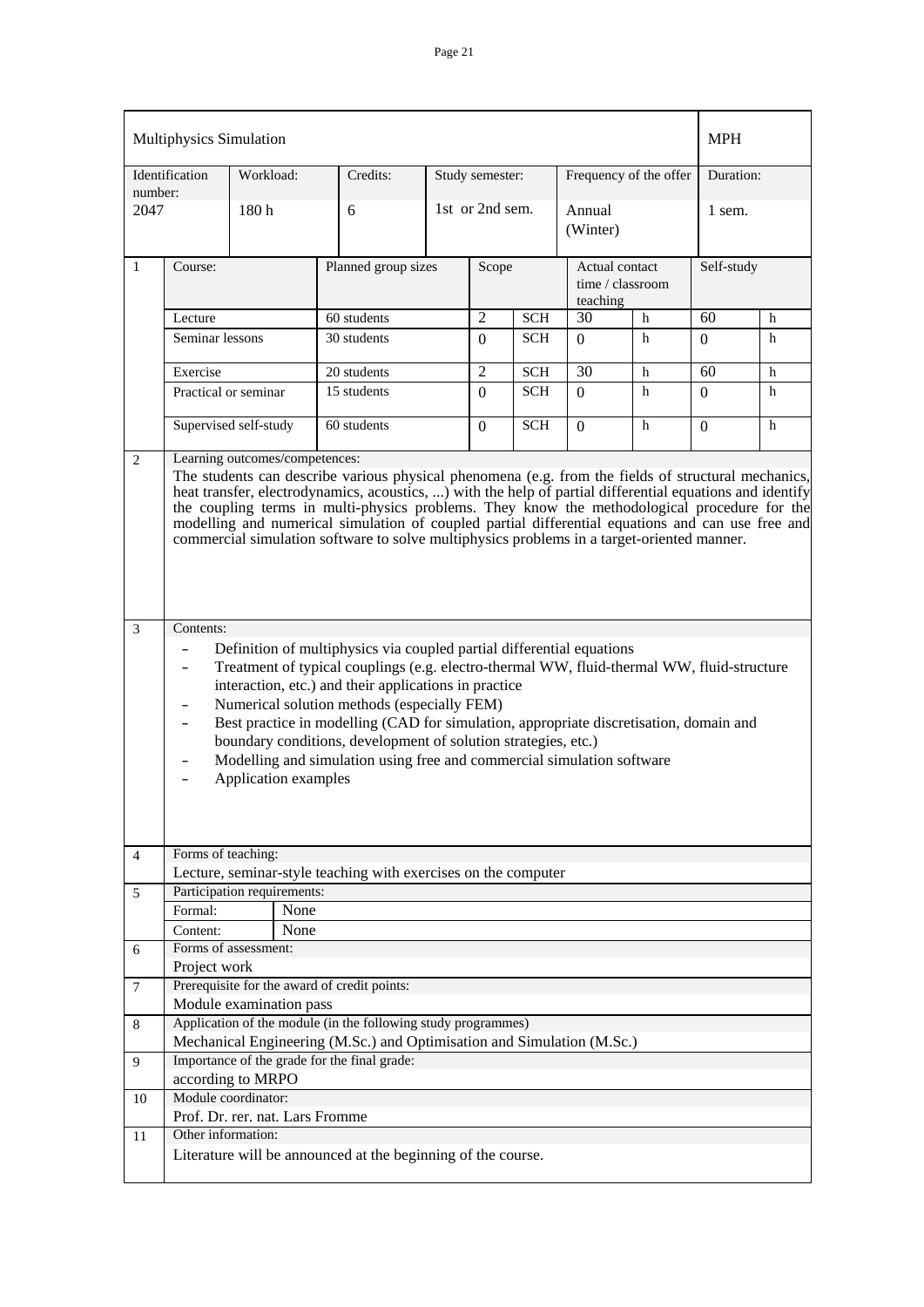| $\overline{10}$ |   |
|-----------------|---|
| $\overline{1}$  | - |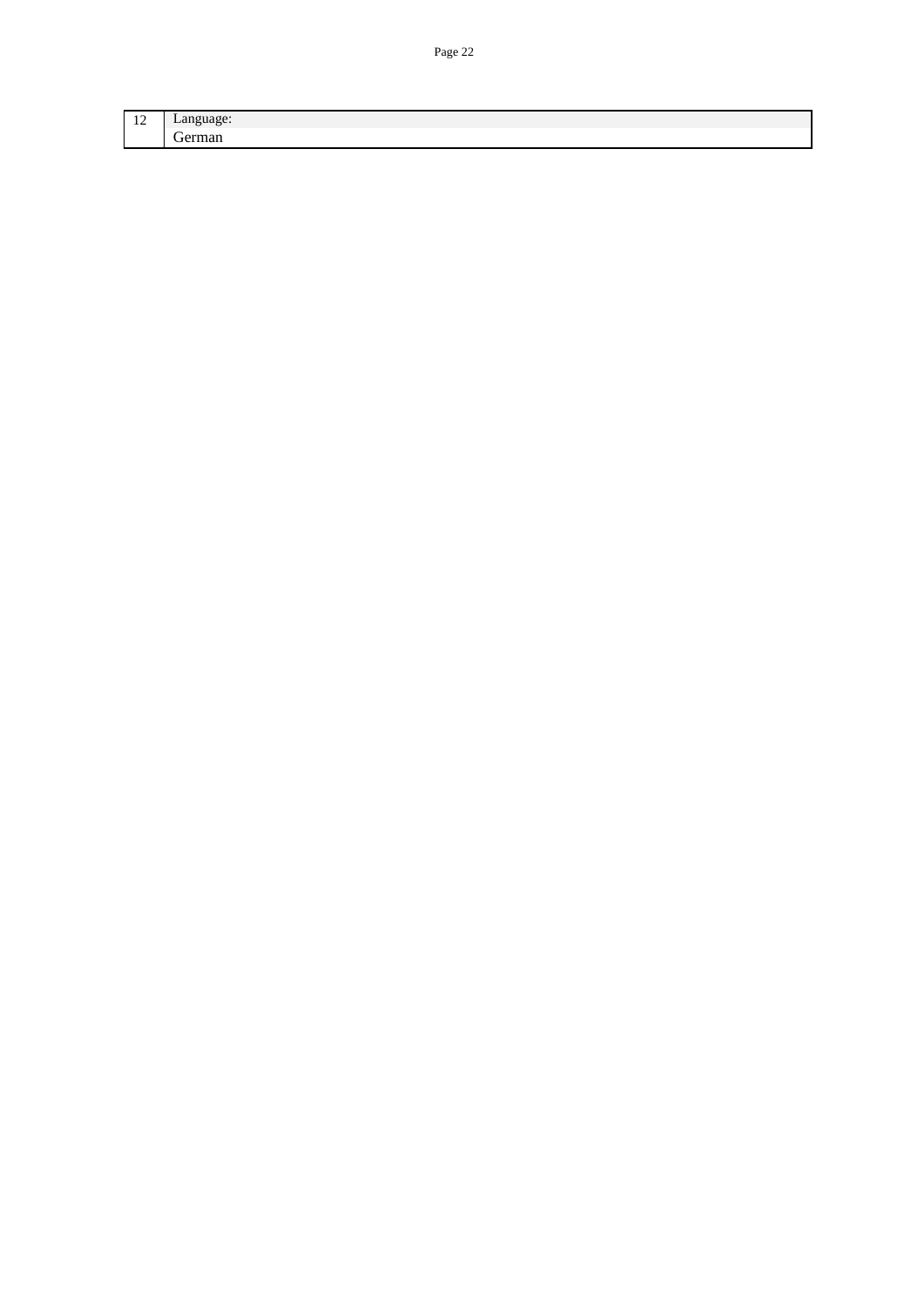| <b>Computational Fluid Dynamics 2</b> | CFD <sub>2</sub>                                                                                                                                                                                                                                                                                                                                                                                                                                                                                                                                                                                                                            |                                  |                                                               |                              |                 |            |                                                |                        |                 |            |  |  |
|---------------------------------------|---------------------------------------------------------------------------------------------------------------------------------------------------------------------------------------------------------------------------------------------------------------------------------------------------------------------------------------------------------------------------------------------------------------------------------------------------------------------------------------------------------------------------------------------------------------------------------------------------------------------------------------------|----------------------------------|---------------------------------------------------------------|------------------------------|-----------------|------------|------------------------------------------------|------------------------|-----------------|------------|--|--|
| number:                               | Identification                                                                                                                                                                                                                                                                                                                                                                                                                                                                                                                                                                                                                              | Workload:                        | Credits:                                                      |                              | Study semester: |            |                                                | Frequency of the offer | Duration:       |            |  |  |
| 2008                                  |                                                                                                                                                                                                                                                                                                                                                                                                                                                                                                                                                                                                                                             | 180 <sub>h</sub>                 | 6                                                             |                              | 1st or 2nd sem. |            | Annual<br>(Winter)                             |                        | 1 sem.          |            |  |  |
| 1                                     | Course:                                                                                                                                                                                                                                                                                                                                                                                                                                                                                                                                                                                                                                     |                                  |                                                               | Planned group sizes<br>Scope |                 |            | Actual contact<br>time / classroom<br>teaching |                        |                 | Self-study |  |  |
|                                       | Lecture                                                                                                                                                                                                                                                                                                                                                                                                                                                                                                                                                                                                                                     |                                  | 60 students                                                   |                              | $\overline{2}$  | <b>SCH</b> | $\overline{30}$                                | $\mathbf h$            | $\overline{60}$ | h          |  |  |
|                                       | Seminar lessons                                                                                                                                                                                                                                                                                                                                                                                                                                                                                                                                                                                                                             |                                  | 30 students                                                   |                              | 1               | <b>SCH</b> | 15                                             | h                      | 30              | h          |  |  |
|                                       | Exercise                                                                                                                                                                                                                                                                                                                                                                                                                                                                                                                                                                                                                                    |                                  | 20 students                                                   |                              | $\Omega$        | <b>SCH</b> | $\Omega$                                       | h                      | $\Omega$        | h          |  |  |
|                                       | Practical or seminar                                                                                                                                                                                                                                                                                                                                                                                                                                                                                                                                                                                                                        |                                  | 15 students                                                   |                              |                 | <b>SCH</b> | 15                                             | h                      | 30              | h          |  |  |
|                                       |                                                                                                                                                                                                                                                                                                                                                                                                                                                                                                                                                                                                                                             | Supervised self-study            | 60 students                                                   |                              | $\Omega$        | <b>SCH</b> | $\theta$                                       | h                      | $\Omega$        | h          |  |  |
| $\overline{3}$                        | simulate unsteady and turbulent flows and interpret the results. Students are familiar with current<br>research topics in the field of CFD.<br>Contents:<br>Expansion of the theoretical foundations: Balance equations of fluid mechanics, finite volume method,<br>extension of the Navier Stokes equations by the energy equation, basics of turbulence, turbulence<br>models. Commercial tools: Simulation of turbulent flows with a commercial CFD programme, such as<br>STAR CCM+ or ANSYS CFX. Software development: Implementation of a simple CFD programme<br>in a higher programming language for a non-isothermal laminar flow. |                                  |                                                               |                              |                 |            |                                                |                        |                 |            |  |  |
| $\overline{4}$                        | Forms of teaching:                                                                                                                                                                                                                                                                                                                                                                                                                                                                                                                                                                                                                          |                                  | Lecture, seminar lessons and practical course                 |                              |                 |            |                                                |                        |                 |            |  |  |
| 5                                     |                                                                                                                                                                                                                                                                                                                                                                                                                                                                                                                                                                                                                                             | Participation requirements:      |                                                               |                              |                 |            |                                                |                        |                 |            |  |  |
|                                       | Formal:                                                                                                                                                                                                                                                                                                                                                                                                                                                                                                                                                                                                                                     | None                             |                                                               |                              |                 |            |                                                |                        |                 |            |  |  |
|                                       | Content:                                                                                                                                                                                                                                                                                                                                                                                                                                                                                                                                                                                                                                    |                                  | Content of the lecture CFD 1 (1187)                           |                              |                 |            |                                                |                        |                 |            |  |  |
| 6                                     |                                                                                                                                                                                                                                                                                                                                                                                                                                                                                                                                                                                                                                             | Forms of assessment:             |                                                               |                              |                 |            |                                                |                        |                 |            |  |  |
|                                       |                                                                                                                                                                                                                                                                                                                                                                                                                                                                                                                                                                                                                                             | Written examination              |                                                               |                              |                 |            |                                                |                        |                 |            |  |  |
| $\tau$                                |                                                                                                                                                                                                                                                                                                                                                                                                                                                                                                                                                                                                                                             |                                  | Prerequisite for the award of credit points:                  |                              |                 |            |                                                |                        |                 |            |  |  |
|                                       |                                                                                                                                                                                                                                                                                                                                                                                                                                                                                                                                                                                                                                             | Module examination pass          |                                                               |                              |                 |            |                                                |                        |                 |            |  |  |
| 8                                     |                                                                                                                                                                                                                                                                                                                                                                                                                                                                                                                                                                                                                                             |                                  | Application of the module (in the following study programmes) |                              |                 |            |                                                |                        |                 |            |  |  |
|                                       |                                                                                                                                                                                                                                                                                                                                                                                                                                                                                                                                                                                                                                             | Mechanical Engineering (M.Sc.)   |                                                               |                              |                 |            |                                                |                        |                 |            |  |  |
| 9                                     |                                                                                                                                                                                                                                                                                                                                                                                                                                                                                                                                                                                                                                             |                                  | Importance of the grade for the final grade:                  |                              |                 |            |                                                |                        |                 |            |  |  |
|                                       |                                                                                                                                                                                                                                                                                                                                                                                                                                                                                                                                                                                                                                             | according to MRPO                |                                                               |                              |                 |            |                                                |                        |                 |            |  |  |
| 10                                    |                                                                                                                                                                                                                                                                                                                                                                                                                                                                                                                                                                                                                                             | Module coordinator:              |                                                               |                              |                 |            |                                                |                        |                 |            |  |  |
|                                       |                                                                                                                                                                                                                                                                                                                                                                                                                                                                                                                                                                                                                                             | Prof. Dr. rer. nat. Martin Petry |                                                               |                              |                 |            |                                                |                        |                 |            |  |  |
| 11                                    | Other information:                                                                                                                                                                                                                                                                                                                                                                                                                                                                                                                                                                                                                          |                                  |                                                               |                              |                 |            |                                                |                        |                 |            |  |  |
|                                       |                                                                                                                                                                                                                                                                                                                                                                                                                                                                                                                                                                                                                                             |                                  | Literature will be announced at the beginning of the course.  |                              |                 |            |                                                |                        |                 |            |  |  |
| 12                                    | Language:                                                                                                                                                                                                                                                                                                                                                                                                                                                                                                                                                                                                                                   |                                  |                                                               |                              |                 |            |                                                |                        |                 |            |  |  |
|                                       | German                                                                                                                                                                                                                                                                                                                                                                                                                                                                                                                                                                                                                                      |                                  |                                                               |                              |                 |            |                                                |                        |                 |            |  |  |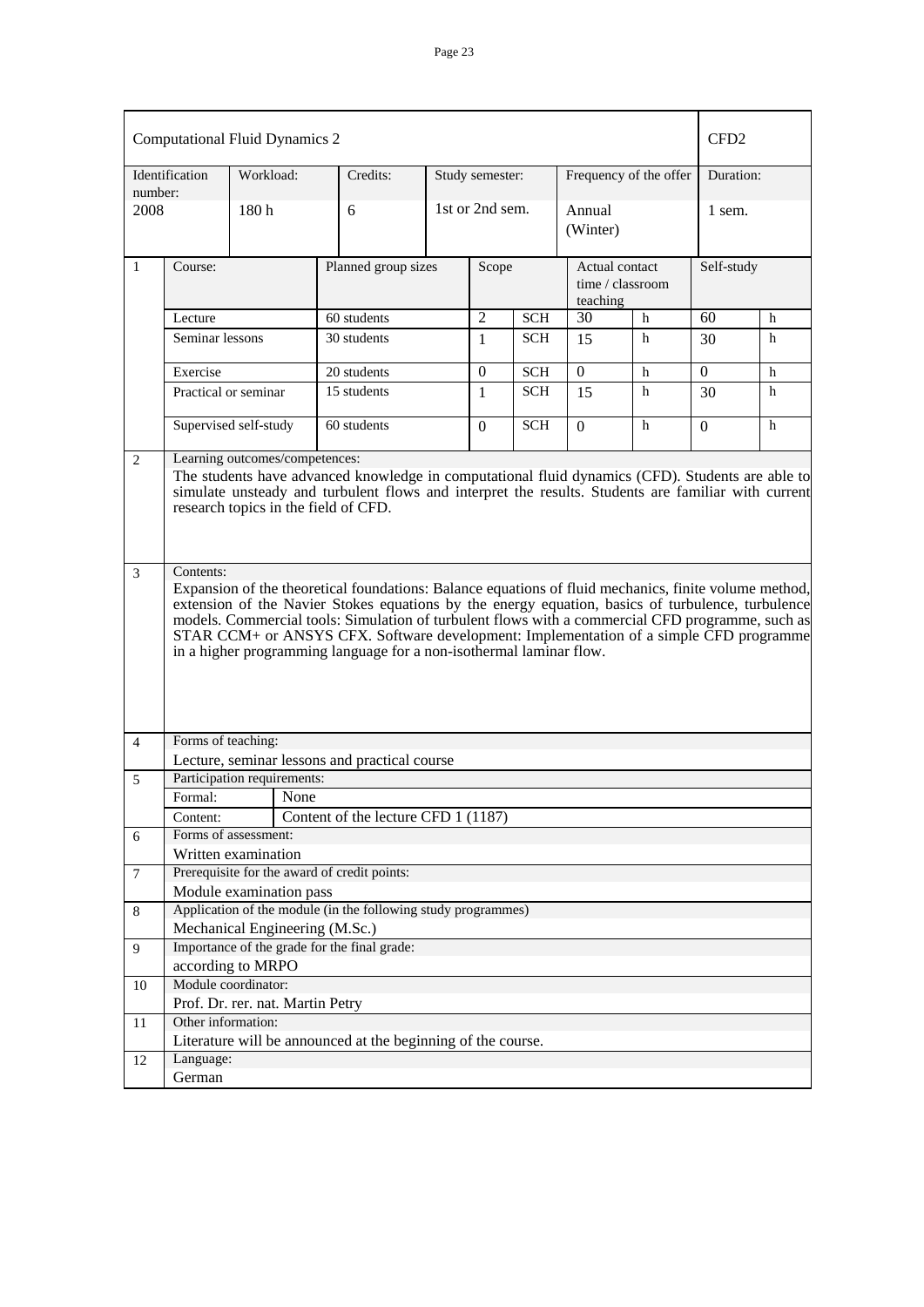| Project Module 1 |                                                                                                      |                                      |                                  |                                                                                                 |                 |                                                         |            |                        |   | MPR1           |   |  |
|------------------|------------------------------------------------------------------------------------------------------|--------------------------------------|----------------------------------|-------------------------------------------------------------------------------------------------|-----------------|---------------------------------------------------------|------------|------------------------|---|----------------|---|--|
| number:          | Identification                                                                                       | Workload:                            |                                  | Credits:                                                                                        |                 | Study semester:                                         |            | Frequency of the offer |   | Duration:      |   |  |
| 2007             |                                                                                                      | 180h                                 |                                  | 6                                                                                               | 1st or 2nd sem. |                                                         |            | Annual<br>(Summer)     |   | 1 sem.         |   |  |
| $\mathbf{1}$     | Planned group sizes<br>Course:                                                                       |                                      |                                  |                                                                                                 |                 | Scope<br>Actual contact<br>time / classroom<br>teaching |            |                        |   | Self-study     |   |  |
|                  | Lecture                                                                                              |                                      |                                  | 60 students                                                                                     |                 | $\Omega$                                                | <b>SCH</b> | $\theta$               | h | $\overline{0}$ | h |  |
|                  | Seminar lessons                                                                                      |                                      |                                  | 30 students                                                                                     |                 | 4                                                       | <b>SCH</b> | 60                     | h | 120            | h |  |
|                  | Exercise                                                                                             |                                      |                                  | 20 students                                                                                     |                 | $\overline{0}$                                          | <b>SCH</b> | $\boldsymbol{0}$       | h | $\overline{0}$ | h |  |
|                  | Practical or seminar                                                                                 |                                      |                                  | 15 students                                                                                     |                 | $\Omega$                                                | <b>SCH</b> | $\mathbf{0}$           | h | $\Omega$       | h |  |
|                  |                                                                                                      | Supervised self-study<br>60 students |                                  |                                                                                                 |                 | 0                                                       | <b>SCH</b> | $\Omega$               | h | $\mathbf{0}$   | h |  |
| $\overline{2}$   | Learning outcomes/competences:                                                                       |                                      |                                  |                                                                                                 |                 |                                                         |            |                        |   |                |   |  |
|                  | The students are able to work on scientific problems from the field of mechanical engineering within |                                      |                                  |                                                                                                 |                 |                                                         |            |                        |   |                |   |  |
|                  | the framework of a project.                                                                          |                                      |                                  |                                                                                                 |                 |                                                         |            |                        |   |                |   |  |
| 3                | Contents:                                                                                            |                                      |                                  |                                                                                                 |                 |                                                         |            |                        |   |                |   |  |
|                  |                                                                                                      |                                      |                                  | Familiarisation with current research and development topics, project management, documentation |                 |                                                         |            |                        |   |                |   |  |
|                  |                                                                                                      |                                      | and presentation of results.     |                                                                                                 |                 |                                                         |            |                        |   |                |   |  |
| $\overline{4}$   | Forms of teaching:                                                                                   |                                      |                                  |                                                                                                 |                 |                                                         |            |                        |   |                |   |  |
|                  | Seminar lessons                                                                                      |                                      |                                  |                                                                                                 |                 |                                                         |            |                        |   |                |   |  |
| 5                | Participation requirements:                                                                          |                                      |                                  |                                                                                                 |                 |                                                         |            |                        |   |                |   |  |
|                  | Formal:                                                                                              |                                      | None                             |                                                                                                 |                 |                                                         |            |                        |   |                |   |  |
|                  | Content:                                                                                             |                                      | None                             |                                                                                                 |                 |                                                         |            |                        |   |                |   |  |
| 6                | Forms of assessment:                                                                                 |                                      |                                  |                                                                                                 |                 |                                                         |            |                        |   |                |   |  |
|                  | Project work                                                                                         |                                      |                                  |                                                                                                 |                 |                                                         |            |                        |   |                |   |  |
| $\tau$           |                                                                                                      |                                      |                                  | Prerequisite for the award of credit points:                                                    |                 |                                                         |            |                        |   |                |   |  |
|                  |                                                                                                      |                                      | Module examination pass          |                                                                                                 |                 |                                                         |            |                        |   |                |   |  |
| 8                |                                                                                                      |                                      |                                  | Application of the module (in the following study programmes)                                   |                 |                                                         |            |                        |   |                |   |  |
|                  |                                                                                                      |                                      | Mechanical Engineering (M.Sc.)   |                                                                                                 |                 |                                                         |            |                        |   |                |   |  |
| 9                | according to MRPO                                                                                    |                                      |                                  | Importance of the grade for the final grade:                                                    |                 |                                                         |            |                        |   |                |   |  |
| $10\,$           | Module coordinator:                                                                                  |                                      |                                  |                                                                                                 |                 |                                                         |            |                        |   |                |   |  |
|                  |                                                                                                      |                                      | Prof. Dr. rer. nat. Martin Petry |                                                                                                 |                 |                                                         |            |                        |   |                |   |  |
| 11               | Other information:                                                                                   |                                      |                                  |                                                                                                 |                 |                                                         |            |                        |   |                |   |  |
|                  |                                                                                                      |                                      |                                  | Literature will be announced at the beginning of the course.                                    |                 |                                                         |            |                        |   |                |   |  |
| 12               | Language:                                                                                            |                                      |                                  |                                                                                                 |                 |                                                         |            |                        |   |                |   |  |
|                  | German                                                                                               |                                      |                                  |                                                                                                 |                 |                                                         |            |                        |   |                |   |  |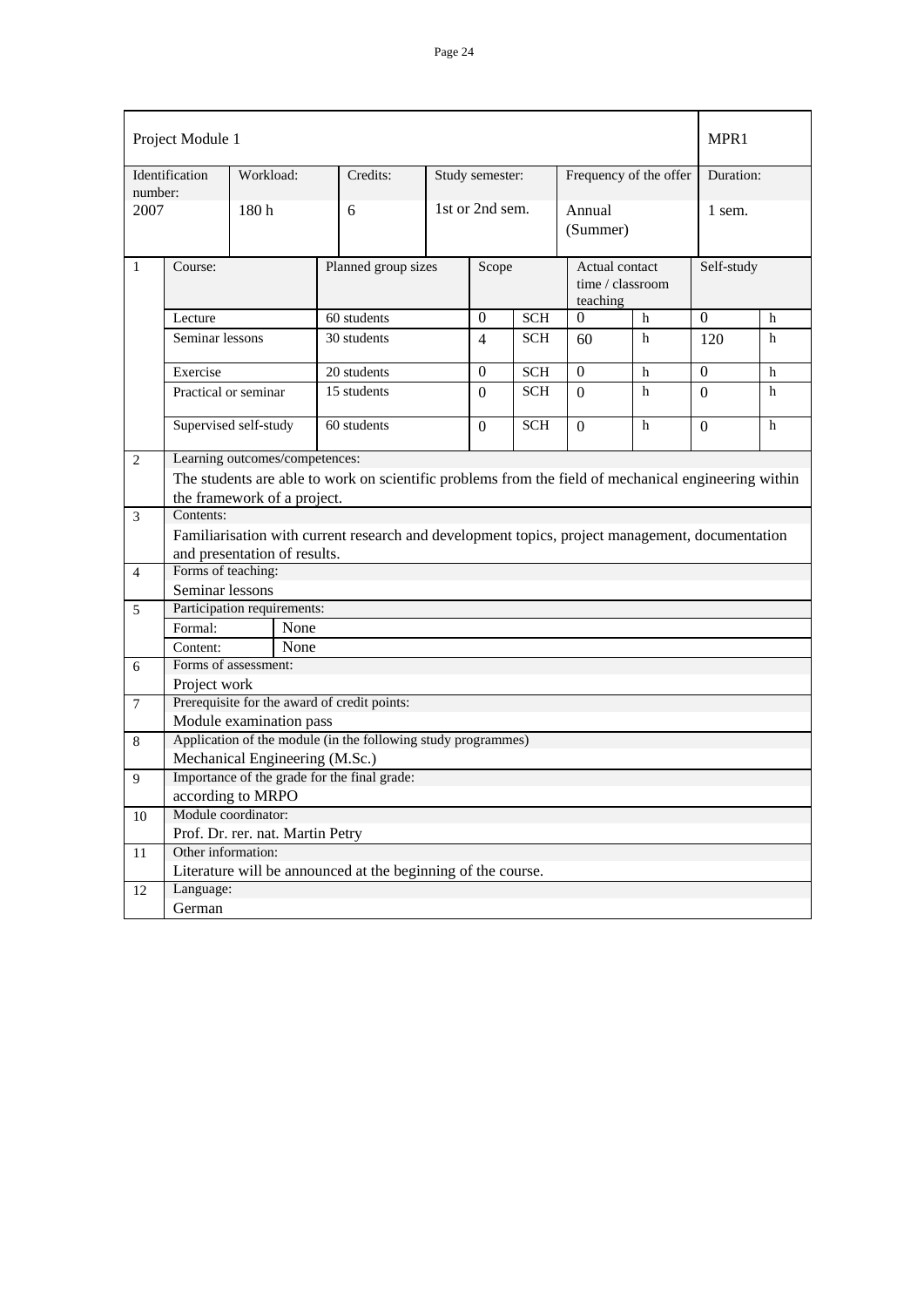| Project Module 2 |                                                                                                      |           |                                  |                                                                                                 |          |                                                |            |                        |          |                |   |
|------------------|------------------------------------------------------------------------------------------------------|-----------|----------------------------------|-------------------------------------------------------------------------------------------------|----------|------------------------------------------------|------------|------------------------|----------|----------------|---|
|                  | Identification                                                                                       | Workload: |                                  | Credits:                                                                                        |          | Study semester:                                |            | Frequency of the offer |          | Duration:      |   |
| number:          | 2002                                                                                                 |           |                                  | 6                                                                                               |          | 1st or 2nd sem.                                |            | Annual<br>(Winter)     |          | 1 sem.         |   |
| 1                | Course:                                                                                              |           | Planned group sizes              | Scope                                                                                           |          | Actual contact<br>time / classroom<br>teaching |            | Self-study             |          |                |   |
|                  | Lecture                                                                                              |           |                                  | 60 students                                                                                     |          | $\Omega$                                       | <b>SCH</b> | $\Omega$               | h        | $\Omega$       | h |
|                  | Seminar lessons                                                                                      |           |                                  | 30 students                                                                                     |          | $\overline{4}$                                 | <b>SCH</b> | 60                     | h        | 120            | h |
|                  | Exercise                                                                                             |           |                                  | 20 students                                                                                     |          | $\mathbf{0}$                                   | <b>SCH</b> | $\Omega$               | h        | $\overline{0}$ | h |
|                  | Practical or seminar                                                                                 |           |                                  | 15 students                                                                                     |          | $\Omega$                                       | <b>SCH</b> | $\Omega$               | h        | $\Omega$       | h |
|                  | Supervised self-study<br>60 students                                                                 |           |                                  |                                                                                                 | $\Omega$ | <b>SCH</b>                                     | $\Omega$   | h                      | $\Omega$ | h              |   |
| 2                |                                                                                                      |           | Learning outcomes/competences:   |                                                                                                 |          |                                                |            |                        |          |                |   |
|                  | The students are able to work on scientific problems from the field of mechanical engineering within |           |                                  |                                                                                                 |          |                                                |            |                        |          |                |   |
|                  | the framework of a project.                                                                          |           |                                  |                                                                                                 |          |                                                |            |                        |          |                |   |
| 3                | Contents:                                                                                            |           |                                  |                                                                                                 |          |                                                |            |                        |          |                |   |
|                  |                                                                                                      |           |                                  | Familiarisation with current research and development topics, project management, documentation |          |                                                |            |                        |          |                |   |
|                  |                                                                                                      |           | and presentation of results.     |                                                                                                 |          |                                                |            |                        |          |                |   |
| $\overline{4}$   | Forms of teaching:                                                                                   |           |                                  |                                                                                                 |          |                                                |            |                        |          |                |   |
|                  | Seminar lessons                                                                                      |           |                                  |                                                                                                 |          |                                                |            |                        |          |                |   |
| 5                | Participation requirements:                                                                          |           |                                  |                                                                                                 |          |                                                |            |                        |          |                |   |
|                  | Formal:                                                                                              |           | None                             |                                                                                                 |          |                                                |            |                        |          |                |   |
|                  | Content:                                                                                             |           | None                             |                                                                                                 |          |                                                |            |                        |          |                |   |
| 6                | Forms of assessment:                                                                                 |           |                                  |                                                                                                 |          |                                                |            |                        |          |                |   |
|                  | Project work                                                                                         |           |                                  |                                                                                                 |          |                                                |            |                        |          |                |   |
| $\overline{7}$   | Module examination pass                                                                              |           |                                  | Prerequisite for the award of credit points:                                                    |          |                                                |            |                        |          |                |   |
| 8                |                                                                                                      |           |                                  | Application of the module (in the following study programmes)                                   |          |                                                |            |                        |          |                |   |
|                  |                                                                                                      |           | Mechanical Engineering (M.Sc.)   |                                                                                                 |          |                                                |            |                        |          |                |   |
| 9                |                                                                                                      |           |                                  | Importance of the grade for the final grade:                                                    |          |                                                |            |                        |          |                |   |
|                  | according to MRPO                                                                                    |           |                                  |                                                                                                 |          |                                                |            |                        |          |                |   |
| 10               | Module coordinator:                                                                                  |           |                                  |                                                                                                 |          |                                                |            |                        |          |                |   |
|                  |                                                                                                      |           | Prof. Dr. rer. nat. Martin Petry |                                                                                                 |          |                                                |            |                        |          |                |   |
| 11               | Other information:                                                                                   |           |                                  |                                                                                                 |          |                                                |            |                        |          |                |   |
|                  |                                                                                                      |           |                                  | Literature will be announced at the beginning of the course.                                    |          |                                                |            |                        |          |                |   |
| 12               | Language:                                                                                            |           |                                  |                                                                                                 |          |                                                |            |                        |          |                |   |
|                  | German                                                                                               |           |                                  |                                                                                                 |          |                                                |            |                        |          |                |   |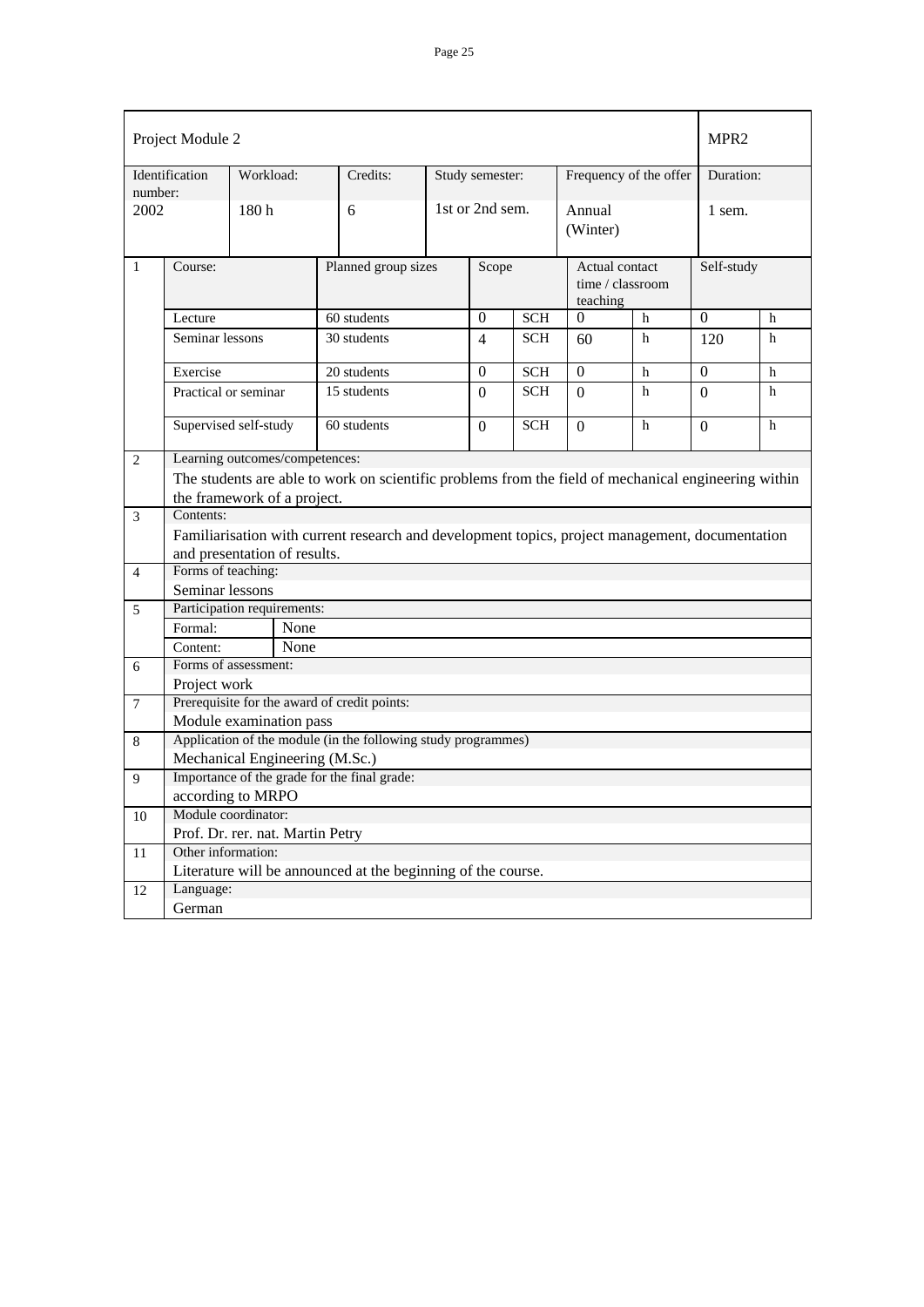|                                        | <b>Systems Simulation</b>                                                                                                                                                                                                                                                                                                                                                                                                                                                                                  |                                          |                                                                                                                                              |                                         |                 |                        |                                                |             | <b>SYS</b>       |   |  |
|----------------------------------------|------------------------------------------------------------------------------------------------------------------------------------------------------------------------------------------------------------------------------------------------------------------------------------------------------------------------------------------------------------------------------------------------------------------------------------------------------------------------------------------------------------|------------------------------------------|----------------------------------------------------------------------------------------------------------------------------------------------|-----------------------------------------|-----------------|------------------------|------------------------------------------------|-------------|------------------|---|--|
| Workload:<br>Identification<br>number: |                                                                                                                                                                                                                                                                                                                                                                                                                                                                                                            | Credits:                                 |                                                                                                                                              | Study semester:                         |                 | Frequency of the offer |                                                | Duration:   |                  |   |  |
| 2009                                   |                                                                                                                                                                                                                                                                                                                                                                                                                                                                                                            | 180h                                     | 6                                                                                                                                            |                                         | 1st or 2nd sem. |                        | Annual<br>(Summer)                             |             | 1 sem.           |   |  |
| $\mathbf{1}$                           | Course:                                                                                                                                                                                                                                                                                                                                                                                                                                                                                                    |                                          |                                                                                                                                              | Planned group sizes<br>Scope            |                 |                        | Actual contact<br>time / classroom<br>teaching |             | Self-study       |   |  |
|                                        | Lecture                                                                                                                                                                                                                                                                                                                                                                                                                                                                                                    |                                          | 60 students                                                                                                                                  | $\overline{2}$<br>30<br><b>SCH</b><br>h |                 |                        |                                                | 60          | h                |   |  |
|                                        | Seminar lessons                                                                                                                                                                                                                                                                                                                                                                                                                                                                                            |                                          | 30 students                                                                                                                                  |                                         | $\overline{2}$  | <b>SCH</b>             | 30                                             | h           | 60               | h |  |
|                                        | Exercise                                                                                                                                                                                                                                                                                                                                                                                                                                                                                                   |                                          | 20 students                                                                                                                                  |                                         | $\theta$        | <b>SCH</b>             | $\theta$                                       | h           | $\boldsymbol{0}$ | h |  |
|                                        | Practical or seminar                                                                                                                                                                                                                                                                                                                                                                                                                                                                                       |                                          | 15 students                                                                                                                                  |                                         | 0               | <b>SCH</b>             | $\Omega$                                       | h           | $\Omega$         | h |  |
|                                        |                                                                                                                                                                                                                                                                                                                                                                                                                                                                                                            | Supervised self-study                    | 60 students                                                                                                                                  |                                         | $\Omega$        | <b>SCH</b>             | $\Omega$                                       | $\mathbf h$ | $\Omega$         | h |  |
| 2                                      |                                                                                                                                                                                                                                                                                                                                                                                                                                                                                                            | Learning outcomes/competences:           |                                                                                                                                              |                                         |                 |                        |                                                |             |                  |   |  |
|                                        | The students know the basic methods for modelling (complex) technical systems and can apply these<br>to new problems. They know how to prepare the models created and implement them on common<br>system simulators, such as Matlab/Simulink. They can also plan simulation experiments systematically<br>and carry them out in a targeted manner. Furthermore, they are able to assess the opportunities, limits<br>and problems of a numerical simulation as well as analyse the results professionally. |                                          |                                                                                                                                              |                                         |                 |                        |                                                |             |                  |   |  |
| 3                                      | Contents:                                                                                                                                                                                                                                                                                                                                                                                                                                                                                                  |                                          |                                                                                                                                              |                                         |                 |                        |                                                |             |                  |   |  |
|                                        | Introduction (definitions, types of simulation, process models, goals)                                                                                                                                                                                                                                                                                                                                                                                                                                     |                                          |                                                                                                                                              |                                         |                 |                        |                                                |             |                  |   |  |
|                                        | Modelling methods (balance-space based, formalisms for mech./electr. syst., cross-disciplinary                                                                                                                                                                                                                                                                                                                                                                                                             |                                          |                                                                                                                                              |                                         |                 |                        |                                                |             |                  |   |  |
|                                        |                                                                                                                                                                                                                                                                                                                                                                                                                                                                                                            |                                          | techniques, experimental modelling)                                                                                                          |                                         |                 |                        |                                                |             |                  |   |  |
|                                        | $\overline{\phantom{0}}$                                                                                                                                                                                                                                                                                                                                                                                                                                                                                   |                                          | Model preparation for simulation (transfer to state representation, block diagram, linearisation,                                            |                                         |                 |                        |                                                |             |                  |   |  |
|                                        |                                                                                                                                                                                                                                                                                                                                                                                                                                                                                                            |                                          | treatment of algebraic loops and structural singularities, descriptor form)                                                                  |                                         |                 |                        |                                                |             |                  |   |  |
|                                        |                                                                                                                                                                                                                                                                                                                                                                                                                                                                                                            |                                          | Simulation procedures (classification, selection criteria, num. problems)<br>Simulation experiments (planning, implementation and follow-up) |                                         |                 |                        |                                                |             |                  |   |  |
|                                        |                                                                                                                                                                                                                                                                                                                                                                                                                                                                                                            | Application examples                     |                                                                                                                                              |                                         |                 |                        |                                                |             |                  |   |  |
|                                        |                                                                                                                                                                                                                                                                                                                                                                                                                                                                                                            |                                          |                                                                                                                                              |                                         |                 |                        |                                                |             |                  |   |  |
| 4                                      | Forms of teaching:                                                                                                                                                                                                                                                                                                                                                                                                                                                                                         |                                          |                                                                                                                                              |                                         |                 |                        |                                                |             |                  |   |  |
|                                        |                                                                                                                                                                                                                                                                                                                                                                                                                                                                                                            | Lectures and computer seminars           |                                                                                                                                              |                                         |                 |                        |                                                |             |                  |   |  |
| 5                                      | Formal:                                                                                                                                                                                                                                                                                                                                                                                                                                                                                                    | Participation requirements:<br>None      |                                                                                                                                              |                                         |                 |                        |                                                |             |                  |   |  |
|                                        | Content:                                                                                                                                                                                                                                                                                                                                                                                                                                                                                                   | None                                     |                                                                                                                                              |                                         |                 |                        |                                                |             |                  |   |  |
| 6                                      |                                                                                                                                                                                                                                                                                                                                                                                                                                                                                                            | Forms of assessment:                     |                                                                                                                                              |                                         |                 |                        |                                                |             |                  |   |  |
|                                        |                                                                                                                                                                                                                                                                                                                                                                                                                                                                                                            |                                          | Term paper, written examination, combination examination, performance examination, project work,                                             |                                         |                 |                        |                                                |             |                  |   |  |
|                                        |                                                                                                                                                                                                                                                                                                                                                                                                                                                                                                            |                                          | oral examination or examination during the course                                                                                            |                                         |                 |                        |                                                |             |                  |   |  |
| 7                                      |                                                                                                                                                                                                                                                                                                                                                                                                                                                                                                            |                                          | Prerequisite for the award of credit points:                                                                                                 |                                         |                 |                        |                                                |             |                  |   |  |
|                                        |                                                                                                                                                                                                                                                                                                                                                                                                                                                                                                            | Module examination pass                  | Application of the module (in the following study programmes)                                                                                |                                         |                 |                        |                                                |             |                  |   |  |
| 8                                      |                                                                                                                                                                                                                                                                                                                                                                                                                                                                                                            |                                          | BioMechatronics (M.Sc.), Mechanical Engineering (M.Sc.) and Optimisation and Simulation (M.Sc.)                                              |                                         |                 |                        |                                                |             |                  |   |  |
| 9                                      |                                                                                                                                                                                                                                                                                                                                                                                                                                                                                                            |                                          | Importance of the grade for the final grade:                                                                                                 |                                         |                 |                        |                                                |             |                  |   |  |
|                                        |                                                                                                                                                                                                                                                                                                                                                                                                                                                                                                            | according to MRPO<br>Module coordinator: |                                                                                                                                              |                                         |                 |                        |                                                |             |                  |   |  |
| 10                                     |                                                                                                                                                                                                                                                                                                                                                                                                                                                                                                            | Prof. Dr.-Ing. Klaus Panreck             |                                                                                                                                              |                                         |                 |                        |                                                |             |                  |   |  |
| 11                                     | Other information:                                                                                                                                                                                                                                                                                                                                                                                                                                                                                         |                                          |                                                                                                                                              |                                         |                 |                        |                                                |             |                  |   |  |
|                                        |                                                                                                                                                                                                                                                                                                                                                                                                                                                                                                            |                                          | Literature will be announced at the beginning of the course.                                                                                 |                                         |                 |                        |                                                |             |                  |   |  |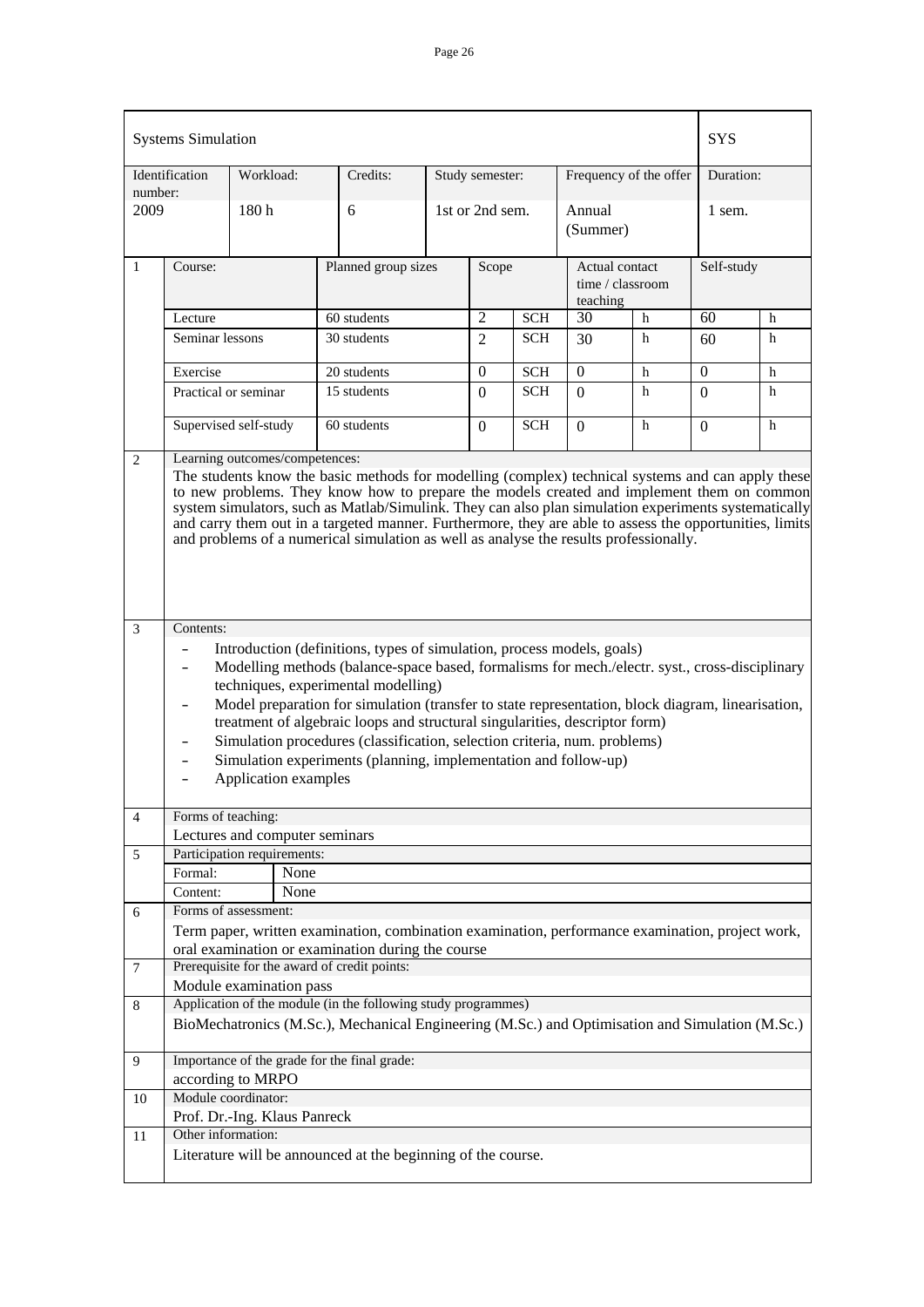| $\sim$<br>$\overline{\phantom{0}}$ |   |
|------------------------------------|---|
|                                    | - |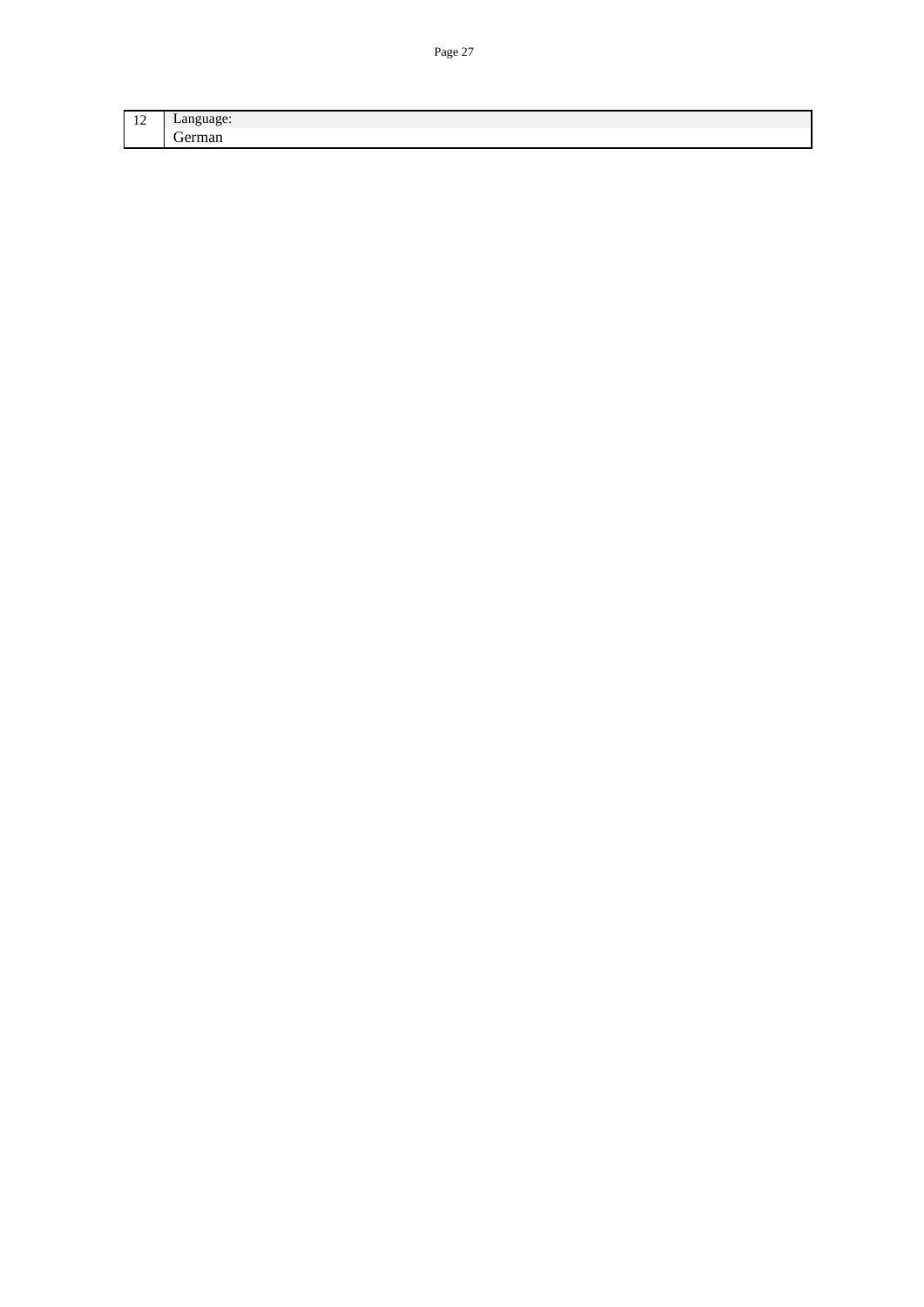| Tribology      |                                                                                                                                                                                                                                                                                                                                                                                                                                                                                                                                      |                                |                                                                                                                |  |                 |            |                            |                        |                | <b>TRI</b> |  |
|----------------|--------------------------------------------------------------------------------------------------------------------------------------------------------------------------------------------------------------------------------------------------------------------------------------------------------------------------------------------------------------------------------------------------------------------------------------------------------------------------------------------------------------------------------------|--------------------------------|----------------------------------------------------------------------------------------------------------------|--|-----------------|------------|----------------------------|------------------------|----------------|------------|--|
| number:        | Identification                                                                                                                                                                                                                                                                                                                                                                                                                                                                                                                       | Workload:                      | Credits:                                                                                                       |  | Study semester: |            |                            | Frequency of the offer | Duration:      |            |  |
| 2004           |                                                                                                                                                                                                                                                                                                                                                                                                                                                                                                                                      | 180h                           | 6                                                                                                              |  | 1st or 2nd sem. |            | Annual<br>(Winter)         |                        | 1 sem.         |            |  |
| $\mathbf{1}$   | Course:                                                                                                                                                                                                                                                                                                                                                                                                                                                                                                                              |                                | Planned group sizes                                                                                            |  | Scope           |            | Actual contact<br>teaching | time / classroom       | Self-study     |            |  |
|                | Lecture                                                                                                                                                                                                                                                                                                                                                                                                                                                                                                                              |                                | 60 students                                                                                                    |  | $\overline{2}$  | <b>SCH</b> | 30                         | h                      | 60             | h          |  |
|                | Seminar lessons                                                                                                                                                                                                                                                                                                                                                                                                                                                                                                                      |                                | 30 students                                                                                                    |  | 1               | <b>SCH</b> | 15                         | h                      | 30             | h          |  |
|                | Exercise                                                                                                                                                                                                                                                                                                                                                                                                                                                                                                                             |                                | $20$ students                                                                                                  |  | $\Omega$        | <b>SCH</b> | $\mathbf{0}$               | h                      | $\Omega$       | h          |  |
|                |                                                                                                                                                                                                                                                                                                                                                                                                                                                                                                                                      | Practical or seminar           | 15 students                                                                                                    |  | 1               | <b>SCH</b> | 15                         | h                      | 30             | h          |  |
|                |                                                                                                                                                                                                                                                                                                                                                                                                                                                                                                                                      | Supervised self-study          | 60 students                                                                                                    |  | $\Omega$        | <b>SCH</b> | $\Omega$                   | h                      | $\overline{0}$ | h          |  |
| 2              | Learning outcomes/competences:<br>The students recognise tribological relationships and their significance and gain an overview of the field<br>of knowledge. They are able to analyse and evaluate tribosystems. From the determination of<br>influencing factors, it is possible for the students to develop suitable measures for system optimisation<br>with regard to friction and wear. They will be able to independently work out case studies and<br>scientifically interpret and explain them in the context of tribology. |                                |                                                                                                                |  |                 |            |                            |                        |                |            |  |
| 3              | Contents:<br>Friction: Types and mechanisms of friction. Dry and media friction. Material, surface and movement<br>influences.<br>Wear and tear: Types and manifestations of wear. Damage mechanisms. Wear minimisation.<br>Lubrication: Classification, characteristic values, lubrication methods.<br>Measurement of friction, wear and lubricant parameters. Selected examples of<br>tribological systems.                                                                                                                        |                                |                                                                                                                |  |                 |            |                            |                        |                |            |  |
| $\overline{4}$ | Forms of teaching:                                                                                                                                                                                                                                                                                                                                                                                                                                                                                                                   |                                |                                                                                                                |  |                 |            |                            |                        |                |            |  |
| 5              |                                                                                                                                                                                                                                                                                                                                                                                                                                                                                                                                      | Participation requirements:    | Lecture, seminar lessons and practical course                                                                  |  |                 |            |                            |                        |                |            |  |
|                | Formal:                                                                                                                                                                                                                                                                                                                                                                                                                                                                                                                              | None                           |                                                                                                                |  |                 |            |                            |                        |                |            |  |
|                | Content:                                                                                                                                                                                                                                                                                                                                                                                                                                                                                                                             | None                           |                                                                                                                |  |                 |            |                            |                        |                |            |  |
| 6              |                                                                                                                                                                                                                                                                                                                                                                                                                                                                                                                                      | Forms of assessment:           |                                                                                                                |  |                 |            |                            |                        |                |            |  |
|                |                                                                                                                                                                                                                                                                                                                                                                                                                                                                                                                                      |                                | Term paper, written examination, combination examination, performance exam or oral exam                        |  |                 |            |                            |                        |                |            |  |
| $\overline{7}$ |                                                                                                                                                                                                                                                                                                                                                                                                                                                                                                                                      |                                | Prerequisite for the award of credit points:                                                                   |  |                 |            |                            |                        |                |            |  |
|                |                                                                                                                                                                                                                                                                                                                                                                                                                                                                                                                                      |                                | Module examination pass and course assessment<br>Application of the module (in the following study programmes) |  |                 |            |                            |                        |                |            |  |
| 8              |                                                                                                                                                                                                                                                                                                                                                                                                                                                                                                                                      | Mechanical Engineering (M.Sc.) |                                                                                                                |  |                 |            |                            |                        |                |            |  |
| 9              |                                                                                                                                                                                                                                                                                                                                                                                                                                                                                                                                      |                                | Importance of the grade for the final grade:                                                                   |  |                 |            |                            |                        |                |            |  |
|                |                                                                                                                                                                                                                                                                                                                                                                                                                                                                                                                                      | according to MRPO              |                                                                                                                |  |                 |            |                            |                        |                |            |  |
| 10             |                                                                                                                                                                                                                                                                                                                                                                                                                                                                                                                                      | Module coordinator:            |                                                                                                                |  |                 |            |                            |                        |                |            |  |
|                |                                                                                                                                                                                                                                                                                                                                                                                                                                                                                                                                      | Prof. Dr.-Ing. Klaus Dürkopp   |                                                                                                                |  |                 |            |                            |                        |                |            |  |
| 11             | Other information:                                                                                                                                                                                                                                                                                                                                                                                                                                                                                                                   |                                |                                                                                                                |  |                 |            |                            |                        |                |            |  |
|                |                                                                                                                                                                                                                                                                                                                                                                                                                                                                                                                                      |                                | Literature will be announced at the beginning of the course.                                                   |  |                 |            |                            |                        |                |            |  |
| 12             | Language:                                                                                                                                                                                                                                                                                                                                                                                                                                                                                                                            |                                |                                                                                                                |  |                 |            |                            |                        |                |            |  |
|                | German                                                                                                                                                                                                                                                                                                                                                                                                                                                                                                                               |                                |                                                                                                                |  |                 |            |                            |                        |                |            |  |